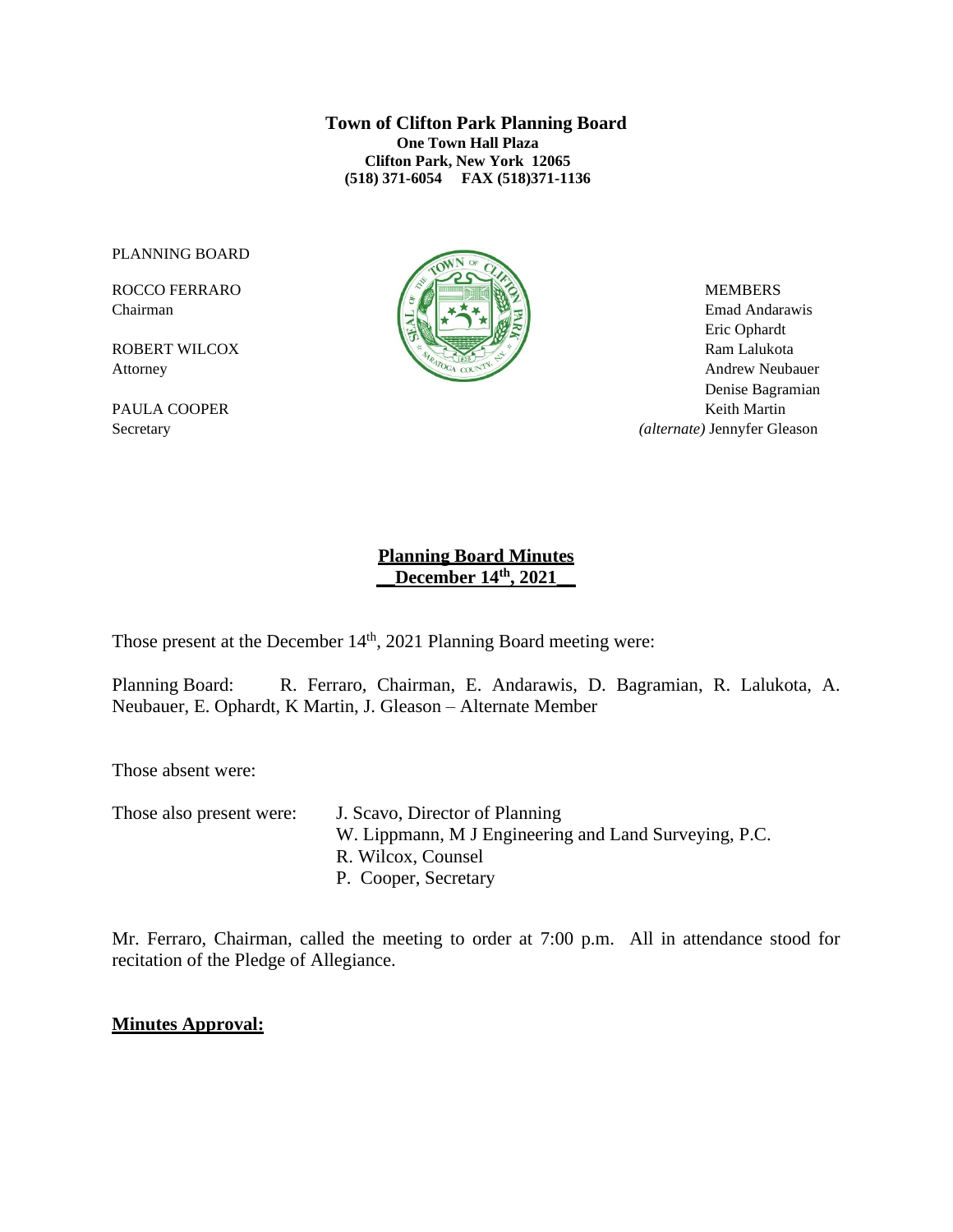Mr. Ophardt moved, seconded by Mr. Andarawis, approval of the minutes of the November 23<sup>rd</sup>, 2021 Planning Board meeting as written. The motion was unanimously carried by all in attendance that evening.

#### **Public Hearings:**

#### **2021-047 625 Kinns Sutherland-Kocsis 2 Lot Subdivision**

*Applicant proposes subdividing 8.55 acres into 2 lots with frontage on both Kinns Rd and Carlton Road. There are two existing homes on the property. The subdivision is intended to have each home on a separate parcel, 625 Kinns Rd, Zoned: R-1, Status: PB Prelim Review - Poss. Determination* SBL: 265.-1-40To be reviewed by: MJE Consultant: GVG Applicant: S. Sutherland Last Seen on: 9-28-21

Mr. Ferraro explained the review and approval process to those present, stating that the Board was required to render a determination pursuant to SEQRA (State Environmental Quality Review Act) prior to conducting a public hearing on this application. He explained that the Planning Board would assume Lead Agency status for the project and issue a negative declaration as a "formality" which neither granted nor implied approval of the subdivision application. Should it be determined that additional environmental review is required, SEQRA discussions will be reopened and a decision rendered when deemed appropriate.

Ms. Bagramian moved, second by Mr. Ophardt, to establish the Planning Board as Lead Agency for this application, an Unlisted action, and to issue a negative declaration pursuant to SEQRA.

Mr. Ferraro, Chairman, called the public hearing to order at 7:06 p.m. The Secretary read the public notice as published in the Daily Gazette on December  $4<sup>th</sup>$ , 2021.

#### **Consultant/Applicant Presentation:**

Duane Rabideau – Van Guilder Assoc. – Mr. Rabideau stated that the application is located at 625 Kinns Road and is proposed to be divided into 2 lots. He stated that there are 2 homes on one lot and the applicant would like to subdivide, so lot 1 would be 3.5 acres and lot 2 would be 5 acres, thereby placing one home on each parcel. He stated that the homes have on-site wells and septic systems and variances needed were granted by the ZBA. Mr. Rabideau stated that staff comments have been addressed and that only 911 addresses are still needed.

### **Staff Comments:**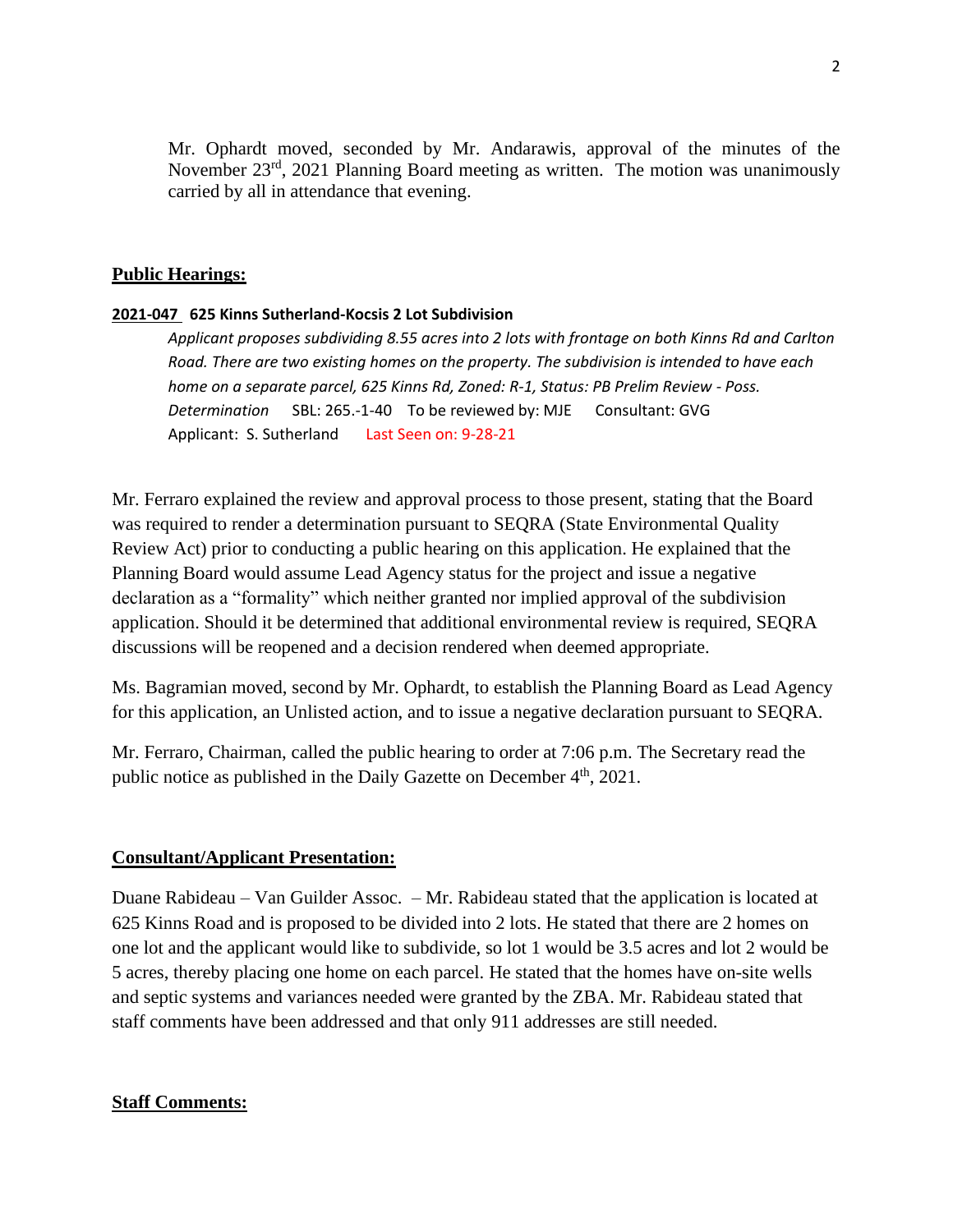## **Steve Myers, Director of Building and Development issued a memo dated 12/1/21 stating:**

- Variances granted
- No further comments

## **Wade Schoenborn, Chief of the Bureau of Fire Prevention:**

1. No comment

# **Scott Reese, Stormwater Management Technician issued a memo dated 12/10/21 with the following comments:**

1. No stormwater management comments.

# **The Environmental Conservation Commission held a meeting on 12/7/21 and issued a memo recommending:**

1. The ECC has no comments.

# **John Scavo, Director of Planning issued a letter dated 12/9/21with recommendations he made:**

- 1. The Saratoga Co. Planning Board noted in a letter dated October 22, 2021, that the project has "no significant county-wide or intercommunity impact."
- 2. A one-time Parkland Mitigation Fee is due at the stamping of the final plans for \$1,250.00.
- 3. Add assigned 911 addresses to the final print before stamping.

# **Professional Comments:**

# **Walter Lippmann, P.E. of MJ Engineering in a letter dated 12/10/21 had the following comments:**

STATE ENVIRONMENTAL QUALITY REVIEW

1. No further comments. SHORT ENVIRONMENTAL ASSESSMENT FORM

2. No further comments. SITE PLANS

3. No further comments.

# **Public Comments:**

No public comment.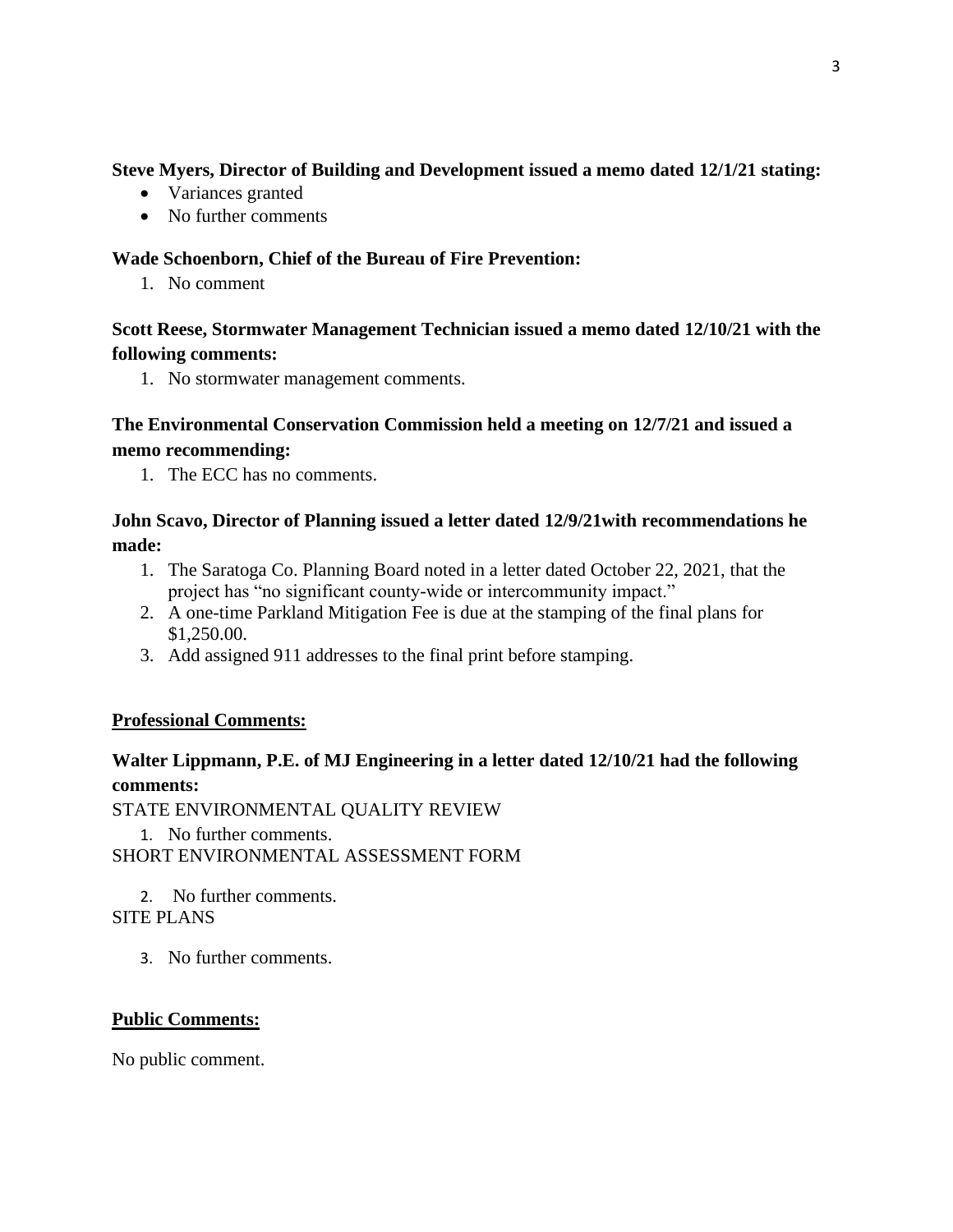There being no public comment, Mr. Ferraro moved, second by Mr. Martin, to close the public hearing at 7:10 p.m. The motion was unanimously carried.

### **Planning Board Review:**

Mr. Ophardt asked about fencing encroaching the proposed property lines. Mr. Rabideau stated that it is a rabbit enclosure, so the brother and sister owners have no problem with it. Mr. Scavo stated that since the enclosure is not a permanent structure, the Town is ok with its location.

Mr. Ophardt offered Resolution No. 18 of 2021, seconded by Ms. Bagramian to waive the final hearing for this application for the 625 Kinns Sutherland-Kocsis 2 Lot Subdivision approval, and to grant preliminary and final subdivision approval conditioned upon satisfaction of all comments, provided by the Planning Department, Town Designated Engineer, and all items listed in the final comment letter issued by the Planning Department.

### **Roll Call:**

D. Bagramian - Yes E. Andarawis - Yes E. Ophardt - Yes R. Lalukota - Yes A. Neubauer - Yes R Ferraro - Yes K. Martin – Yes J. Gleason – Alternate Member -

Ayes 7 Noes: 0

The resolution is carried.

#### **Old Business:**

#### **2021-007 Northeast HVAC Solutions Expansion**

*Applicant proposes a 3,500 SF building expansion to their existing office. The addition will consist of a 3 bay garage and 1,500 SF office space on the second floor. Applicant proposes utilizing an existing unused curb cut on NYS Route 146 abandoning the existing shared access with the*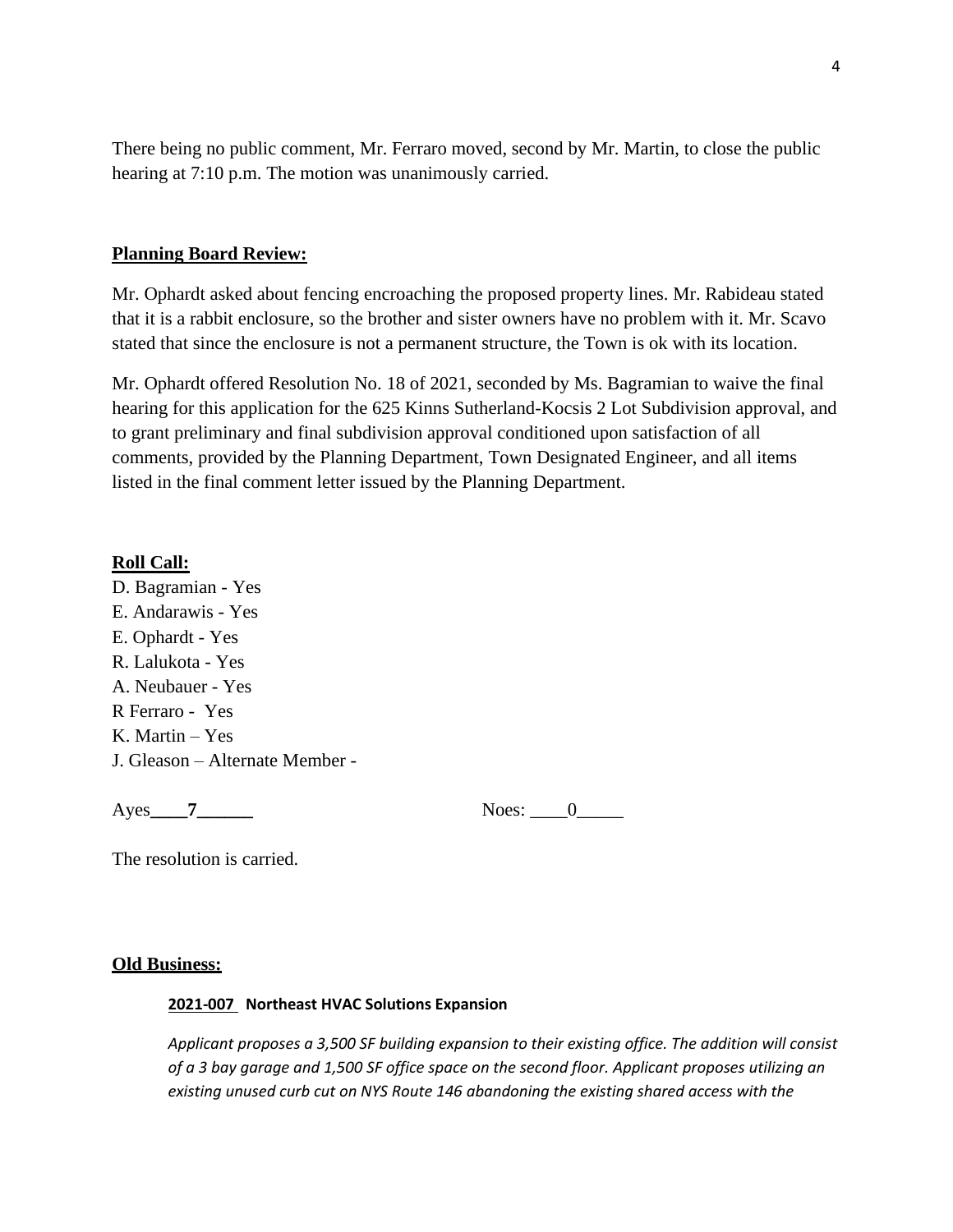*adjacent property. The parking lot will be expanded with 14 additional spaces. The project will be connected to public water and sewer, 898 Rt 146, Zoned: B-1, Status: PB - Revised Conceptual Review* SBL: 271.-4-20 To be reviewed by: MJE Consultant: EDP Applicant: Fergusen Group, LLC Last Seen on: 2-9-21

## **Consultant/Applicant Presentation:**

Brian Rigone – Landscape Architect – Mr. Rigone stated that the application is located at 898 Route 146; the zoning is B-1 and property area variances were granted in 2008. He stated that the 2 area variance they were seeking have been granted so now they are allowed 6,500 sf for both stories of the proposed building and the setback is now 105 feet. Mr. Rigone stated that the lot line adjustment has been approved as well and the lot is 0.9 acres. Mr. Rigone stated that the building addition is 3,500 sf for both floors and a total of 6,500 sf total for the building. He stated that they plan to utilize the existing curb cut in front of the site and closing the shared entrance with 900 Route 146; the application has been submitted to DOT and are awaiting approval for the request. Mr. Rigone stated that the garage has been moved to the rear of the building per the Boards request. He stated that existing vegetation will be maintained and extra will be added as needed. Mr. Rigone stated that the disturbance is less than one acre, so there is no SWPPP required. Mr. Rigone showed the façade proposal in the meeting.

## **Staff Comments:**

## **Steve Myers, Director of Building and Development, issued a memo dated 12/1/21 stating:**

- Variances granted
- I believe the setback referred to in #3 of the MJ comments was also addressed in the granted variances
- No further comments at this time

#### **Wade Schoenborn, Chief of the Bureau of Fire Prevention:**

- 1. Provide a fire apparatus access plan that complies with section 503 of the FCNYS
- 2. Will the building be sprinklered?
- 3. Specify hydrant and FDC locations

## **Scott Reese, Stormwater Management Technician, issued a memo dated 12/10/21 with the following comments:**

1. No stormwater comments at this time.

## **The Environmental Conservation Commission held a meeting on 12/7/21 and issued a memo recommending:**

1. The ECC has no comments at this time.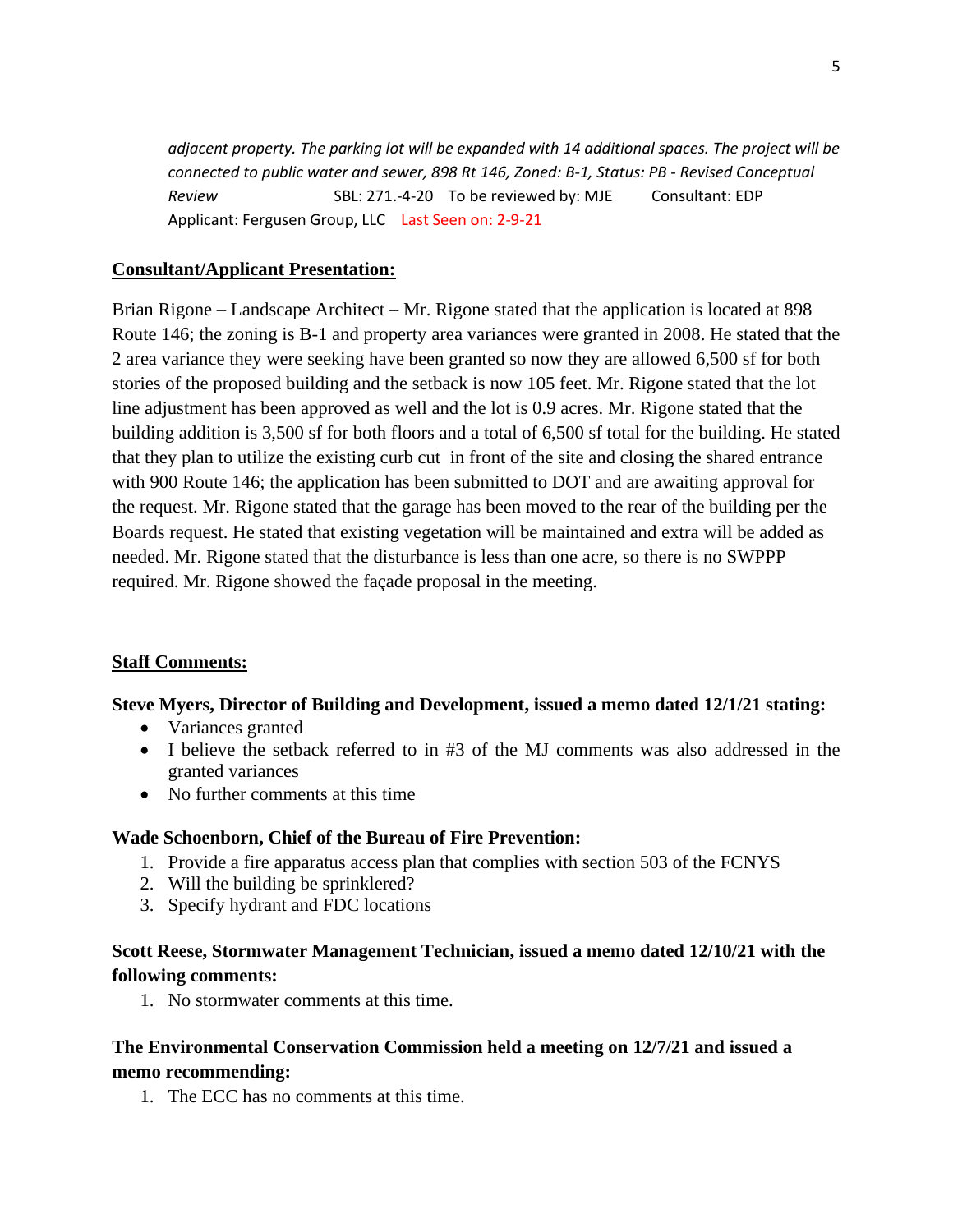## **John Scavo, Director of Planning issued a letter dated 12/9/21 with recommendations he made:**

- 1. Update the preliminary site plan to reflect the date requested variances shown on the conceptual site were granted.
- 2. The response letter dated November 22, 2021, adequately addresses my previous comments. The applicant has noted some items regarding landscaping and architecture will be addressed as part of a preliminary site plan submittal.

## **Professional Comments:**

# **Walter Lippmann, P.E. of MJ Engineering in a letter dated 12/10/21 had the following comments:**

STATE ENVIRONMENTAL QUALITY REVIEW

- 1. No comments at this time. SITE PLAN
- 2. The applicant in their comment response letter indicated that our review comments from our February 5, 2021 letter will be address when a more detail set of plans are submitted. Therefore, the comments below are the same as before until a revised set of plans are provided.
- 3. In our review of the concept plan submitted, it appears that there are instances where the bulk lot requirements are not satisfying the minimum requirements set forth in Section 208-33 and 208-35 of the Town's Zoning. The potential lot deficiencies identified are as follows:
	- a. Section 208-33(B) of the Town Zoning indicates that no preexisting building(s) shall be rehabilitated or remodeled or new building(s) constructed on a vacant lot to a size greater than 12% of the lot size, with no single building to have a maximum square footage exceeding 4,800 square feet. With a 0.88 acre parcel, the maximum total square footage is 12% of the lot, or 4,600 s.f., which the plan does exceed. Applicant has identified a variance is warranted.
	- b. Section 208-35(D)(4) requires a 10-foot buffer area along the side and rear yards for the purpose of screening from adjoining properties. While the concept illustrates buffers greater than what is required, this shall be confirmed as part of the detailed site design and grading. There may be a need to supplement with landscaping to maintain screening with adjacent properties.
	- c. Variances were granted based on the existing parcel of SBL 271.-1-20, additional variances maybe required for the additional acquired property.
	- d. It appears the conveyance of lands from Travis Mitchell to Ferguson Group result in the parking on the Mitchell property to not meet the 25' side setback requirement. These matters shall be confirmed by the Chief Zoning Officer of the Town.
- 4. The plan shows 14 new parking spaces and 15 existing, 8 more than what is required pursuant to Section 208- 99 of the Town Zoning (1 space/300 SF). Advise as to the need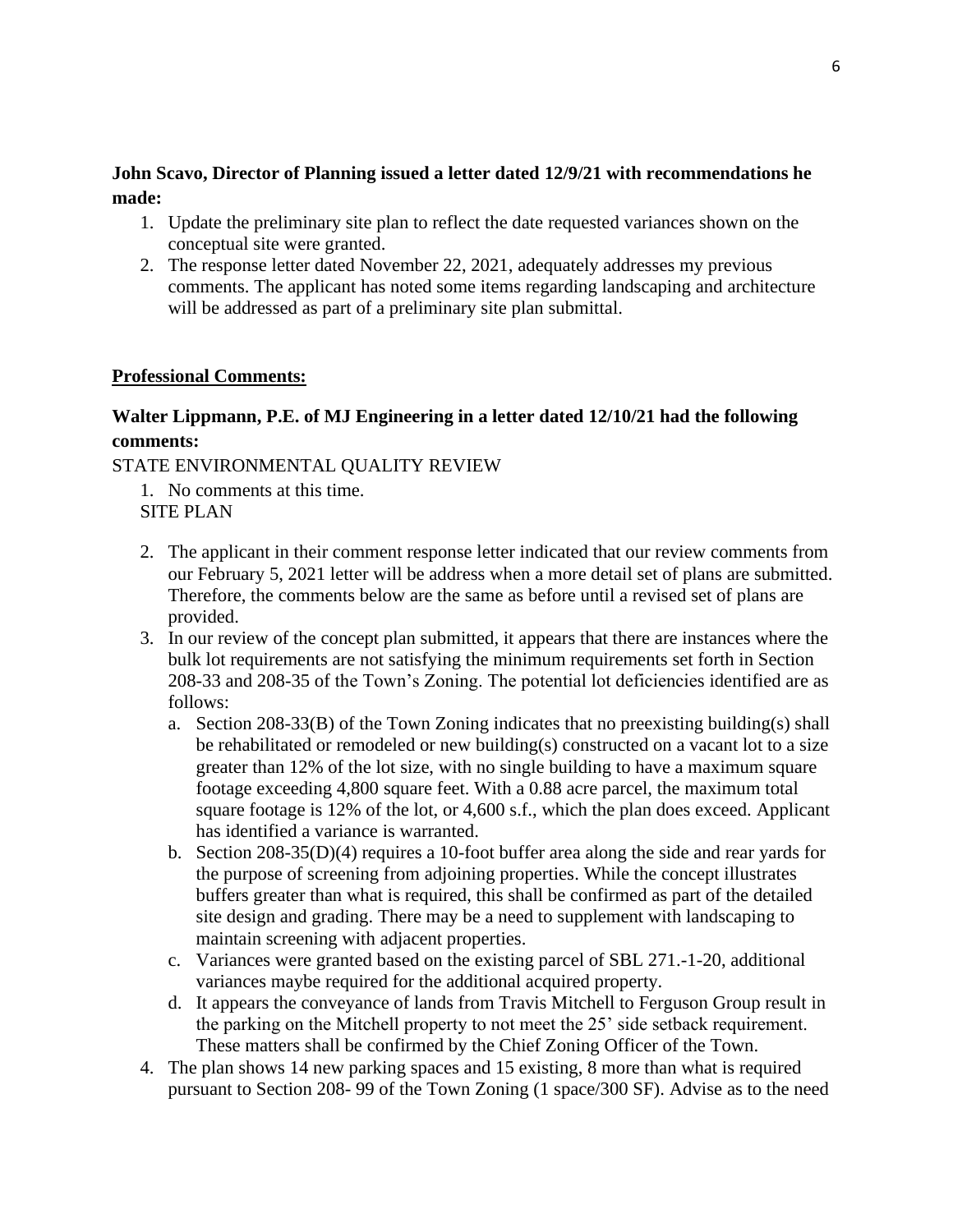for the additional spaces proposed. If possible, spaces above the required should be considered for banking to reduce excess parking that may not be necessary.

- 5. Subsequent submissions shall provide the required amount of ADA parking spaces. With 29 spaces provided, two (2) ADA compliant parking spaces will be required.
- 6. If the project proposes any utility improvement work within the State right-of-way, the work will be subject to the review and approval to the NYSDOT. The applicant shall coordinate with the regional office of the NYSDOT and obtain permitting in advance of construction.
- 7. The project is proposing to be serviced with public water from the Clifton Park Water Authority. The applicant shall provide the Town documentation of the CPWA's ability and willingness to service the project with potable water. Any action on the application should be conditioned upon receipt of plan approval from the CPWA.
- 8. The project is proposing to be serviced with public sewer from the Saratoga County Sewer District. The applicant shall provide the Town documentation of the SCSD's ability and willingness to service the project with public sewer. Any action on the application should be conditioned upon receipt of plan approval from the SCSD.
- 9. The proposed expansion also includes the conveyance of land from the adjacent property. The Town will need to determine how this will be handled.
- 10. Subsequent submissions should include architectural renderings of the building along with identification of materials of construction.
- 11. Provide the proposed driveway radii on the plans meeting NYSDOT design requirements to ensure the existing curb cut width is adequate. Any widening of the curb cut should be reviewed and approved by the NYSDOT.
- 12. The current plan proposes a new building and parking expansion with an anticipated area of disturbance of less than 1-acre. Therefore, the scope of work is not subject to GP-0-20- 001 and the NYSDEC Design Manual. As such, a drainage analysis shall be provided to demonstrate that there will be no increase in runoff under the proposed developed conditions of the site. Should stormwater management facilities be required to mitigate increases in site runoff, subsequent plans submission shall show their location along with supporting construction details.
- 13. The following comments are relative to the site plan and its conformance to the International Fire Code (IFC). The Town Fire Official shall have final authority on the applicability of these comments to the proposed site layout:
	- a. If the proposed building is to be provided with an automatic sprinkler, show the location of the fire department connection to ensure they are reasonably accessible.
	- b. Section 912.2 of the IFC requires a fire hydrant to be located within 100-feet of the building's fire department connection. It is not clear from the plans where the closes hydrant to the site is or where the fire department connection may be. Additional hydrants may be necessary.
	- c. Show or note the location of any required Knox Box associated with the building.
	- d. The fire apparatus access road on the concept plan appears greater than 150 feet in length so a turnaround will be required to meet Section 503.2.5 of the IFC. Also, if the building is greater than 30 feet in height, an aerial fire apparatus access road will be required meeting the requirements of Appendix D, Section D105 of the 2020 Fire Code of New York State (FCNYS).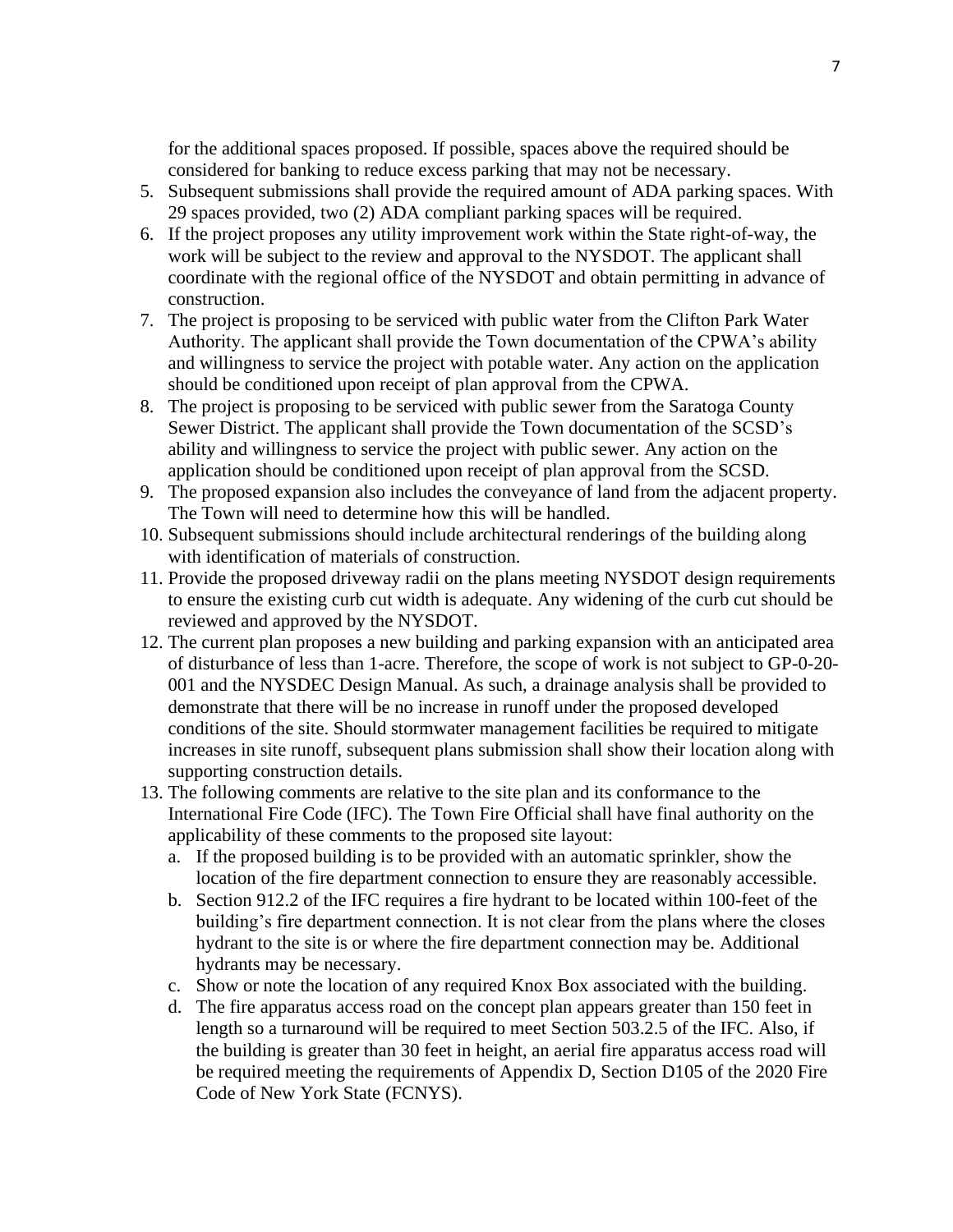- e. Provide a turning template analysis for the largest emergency vehicle that may respond to an event at the site.
- 14. Considering the plan submitted is conceptual in nature, we will reserve further comments until more detailed plans and reports are submitted. Subsequent submissions shall include information as outlined in Section 208- 115 of the Town zoning specific to lighting, erosion control and stormwater management to fully assess the design and its compliance to the applicable standards.

### **Public Comments:**

Anthony LaFleche – 21 Wheeler Drive – Mr. LaFleche asked the applicant why the existing entrance would be cut off and a new entrance would be made. Mr. Rigone stated that this was a part of an agreement with the neighbor, 900 Route 146. Mr. Scavo stated that this is already approved and just needs paperwork completed.

#### **Planning Board Review:**

Mr. Andarawis asked why there is an increase in parking above the code. Mr. Rigone stated that there are more employees hired so there needs to be more parking.

Mr. Neubauer asked about the technical comments regarding the fire hydrant. Mr. Rigone stated that there is a hydrant between the two properties and there is 80 feet from the building to a fire truck. Mr. Neubauer stated that his concerns are with the turnarounds and this being a tight site and cannot clearly see this and asked if the building would be sprinklered. Mr. Rigone stated that it is unclear whether the building would be sprinklered or not. Mr. Lippmann stated that if the truck needs to be in the site more than 150 feet, there needs to be a turnaround and would like to see the turnaround or the fire truck location at the next meeting. Mr. Neubauer stated that he liked the renderings and that they look professional and residential and matches well with the existing building and follows what the Town would like to see along Route 146.

Mr. Ferraro thanked the applicant for moving the garage as suggested by the Board at the last meeting and would like to see the building renderings, landscaping plan, as well as clearing boundaries for the next submittal. Mr. Ferraro stated that he would like to see EV charging stations and there are grants for this. Mr. Rigone stated that the paving exists and they are not looking to disturb this but they will look into what can be done without ripping up the existing pavement. Mr. Martin stated that this would need to be addressed eventually, so why not now. Mr. Scavo suggested that the panels and electrical could be run now and hooked up at a later date

#### **New Business:**

**2021-069 Boni Wooddale Drive 9 Lot Subdivision**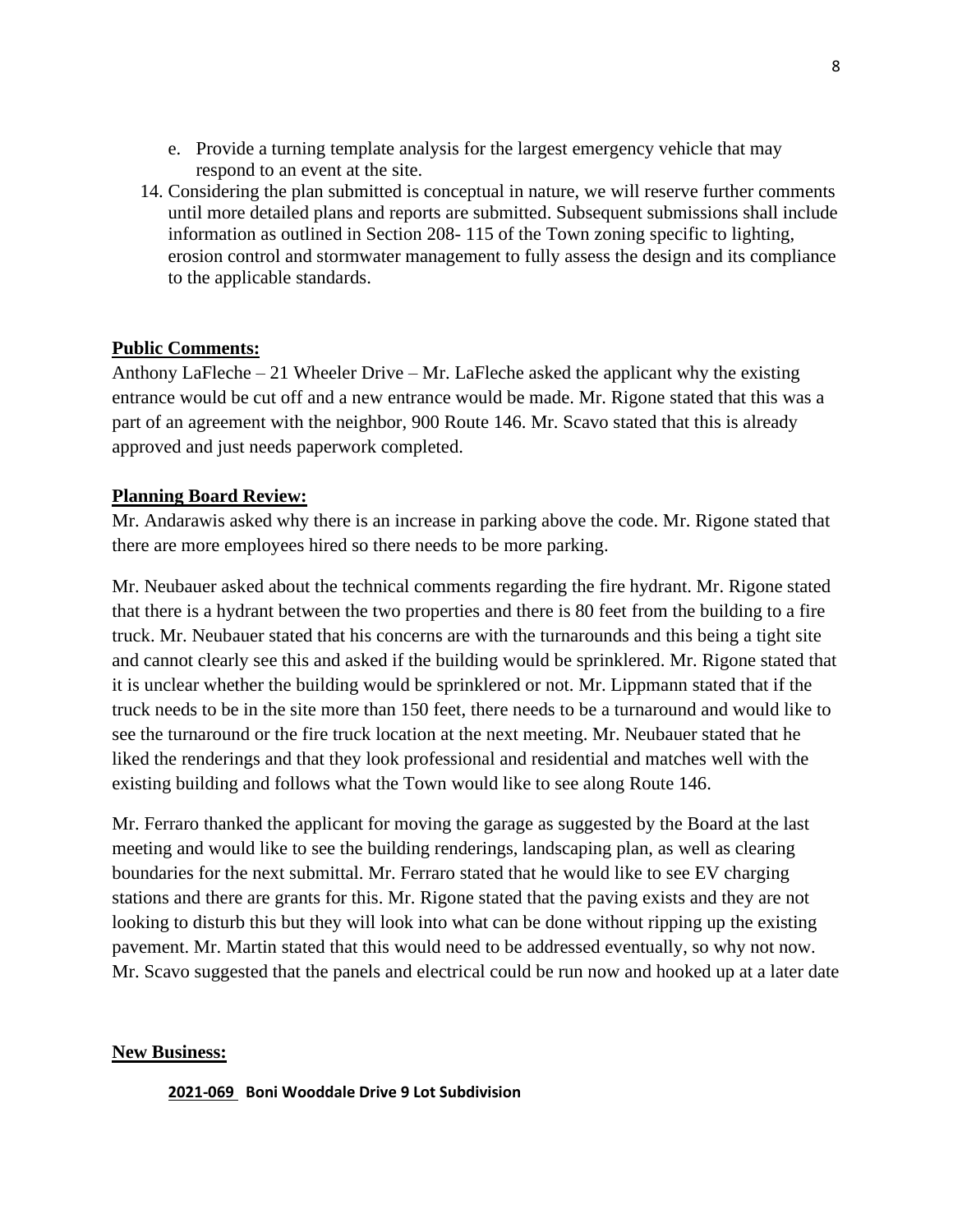*Applicant proposes to subdivide the 28.6 acres into 9 lots with access from Wooddale Drive. The 9 lots will be for duplex units on a new porposed Town road dead ending into a cul-de-sac. A lot line adjustment is proposed between parcel 259.11-2-99 and 161 Wooddale Drive to allow better access of a new road creating a corner lot which will require a variance for a structure within 50 ft of a front boundary line. Serviced by CPWA and Saratoga County Sewer District via Wooddale Drive, Wood Dale Dr Rear, Zoned: B-1, Status: PB Concept Review*  SBL: 259.-2-71 To be reviewed by: MJE Consultant: ABD Applicant: KLB Enterprises, LLC

Mr. Ferraro stated that SEQR lead agency needs to be established before the ZBA can hear the proposal as well as the Planning Board to move forward with the preliminary review. Mr. Scavo stated that there is an application in with the ZBA but they deffered back to the Planning Board for further review and lead agency establishment before moving forward with the application to them.

## **Consultant/Applicant Presentation:**

John Hitchcock – ABD – Mr. Hitchcock stated that this proposal is for a 28.6 acre landlocked parcel to be subdivided into 9 parcels off of a paper street on Wood Dale Drive in an existing subdivision. Mr. Hitchcock stated that this is zoned B-1 and is bordering an R-1 zone. He stated that Ushers Road is to the south and that there is a stream running through the site to the east and has wetlands. Mr. Hitchcock stated that the applicant would like to donate 13.4 acres of this land to the Town with the subdivision if the Town is willing to take it. He stated that the applicant would like to develop the remaining land while conforming to the existing paper street hoping that the Town will take it over and, if so, there would not be a need to seek a variance for a new roadway. Mr. Ferraro clarified that the ZBA may not need to grant a variance. Mr. Scavo stated that Mr. Myers stated that if the Town adopts the paper street then a variance would not be needed, but the applicant would have to pursue this and then it would go before the Town Board. Mr. Hitchcock stated that water and sewer would branch off of Wood Dale Drive. He stated that this application is 60 feet lower than Wood Dale, so force mains and grinder pumps would be required. Mr. Hitchcock stated that there are wetlands to the east on the site and no disturbance is being proposed and this will be shown on later plans. Mr. Hitchcock stated that stormwater will be managed on-site and located on the northeast side of the site between lots 3 and 4.

#### **Staff Comments:**

**Steve Myers, Director of Building and Development issued a memo dated 12/1/21 stating:**

- It appears  $1 \& 2$  family dwellings are an allowed use in the B-1 zone
- Required 40,000 sf minimum appears to be provided on each lot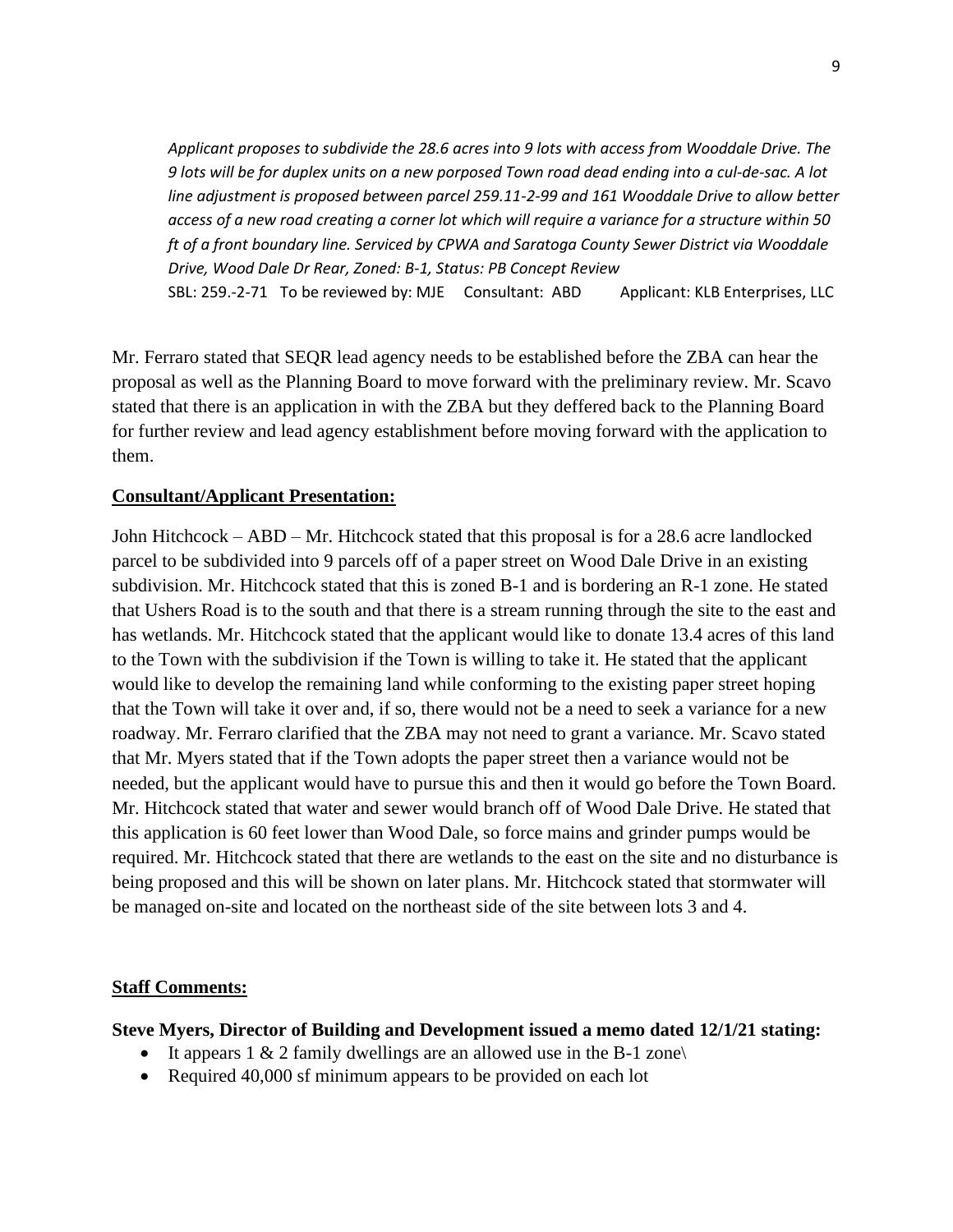- ZBA determined the planning board needed to conduct an initial review prior to consideration by the ZBA for proposed variance
- A full SWPPP will be required
- Approval of road geometry by the highway department is required
- Proximity of residences to existing slopes shall be required to meet Section R403.I.7 of the NYS Residential Code
- The required 70' front setback appears to be met by all the proposed residences

## **Wade Schoenborn, Chief of the Bureau of Fire Prevention:**

1. Postal verification

# **Scott Reese, Stormwater Management Technician issued a memo dated 12/10/21 with the following comments:**

- 1. There will be significant grading required for the proposed roadway, driveways, duplexes, and usable front, side and back yards for the duplexes. When preliminary plans are submitted, show detailed grading for all lots. Provide drainage swales between the lots to intercept surface runoff from the higher parcels.
- 2. With the Stormwater Management Basin being proposed adjacent to the wetlands, provide test pit information indicating the seasonal high-water table.
- 3. Slope stabilization, open drainage channel stabilization will need to be designed with the appropriate level of erosion and sediment control measures.
- 4. Show on the plans the information (size, type, condition) of the existing drainage structure (culvert) that collects the stream under the Adirondack Northway (South).
- 5. The stream that runs along the eastern portion of the site is a Class  $C -$  Trout Spawning Stream according to NYSDEC Environmental Resource Mapper. Protection of this stream during construction will be essential.
- 6. If there are any wetlands that will be impacted, provide plans of the possible mitigation areas that will be on the project site.
- 7. Show locations of footing drain outlets and elevations for each of the structures.

# **The Environmental Conservation Commission held a meeting on 12/7/21 and issued a memo recommending:**

- 1. The proposed "New Town Road" intersection with Wooddale Drive appears to adversely impact the property owner at 159 Wooddale Drive. Specifically, the road parallels the homeowners existing driveway access.
- 2. The ECC has concerns with the grading and steep slopes on this site. There are concerns that this project will not meet the Town's design standards
- 3. The ECC endorses Town of Clifton Park Planning Director John Scavo's comment letter dated, December 8, 2021.
- 4. The ECC is concerned that there will be Federal Wetland impacts in the construction of the structures and useable yard of lots 4, 5, & 6.
- 5. In general, the ECC is concerned with the traffic noise from the Northway, especially regarding lots 1, 2 & 3.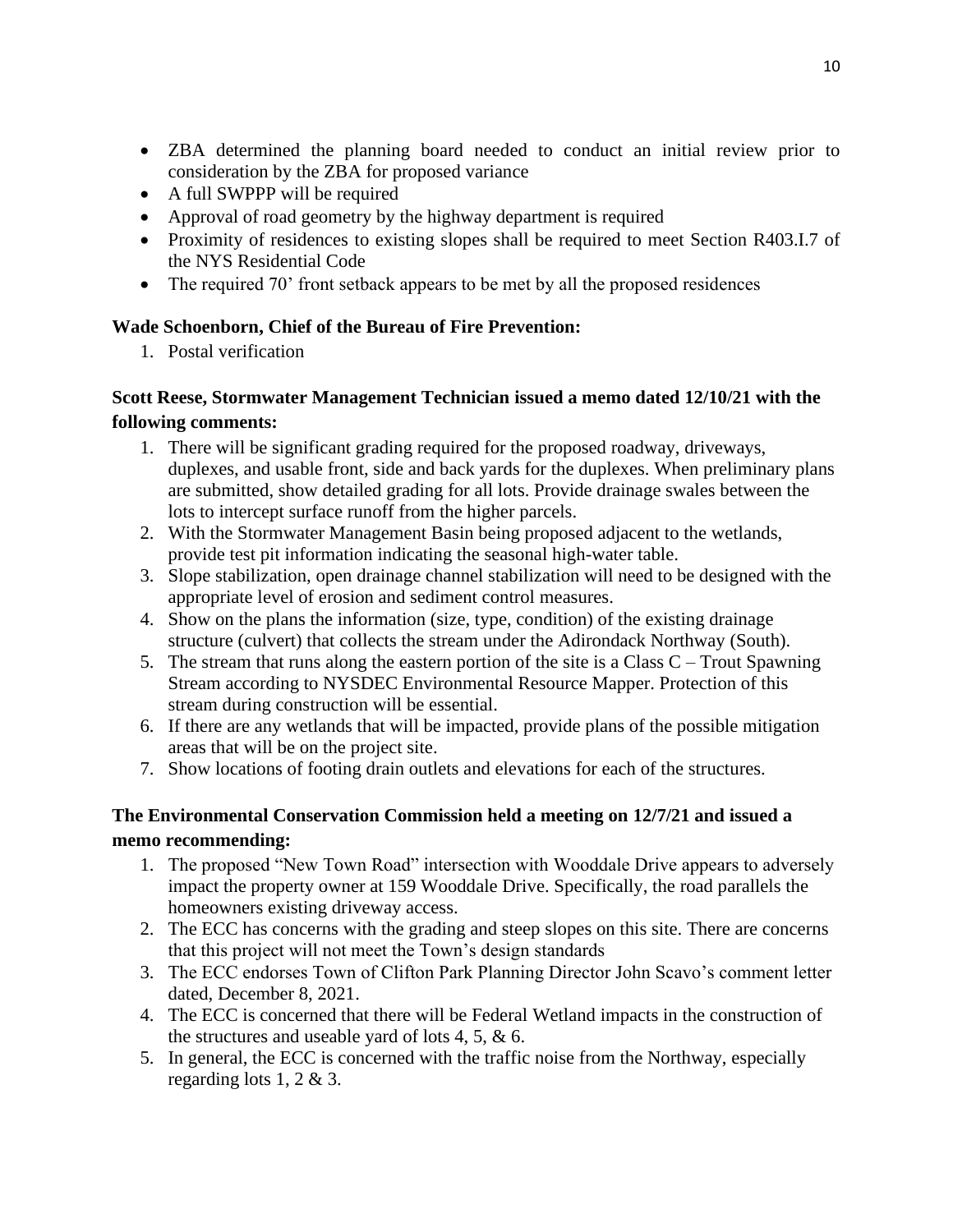6. The ECC agrees with the resolution of the Towns Open Space Committee which concluded that the proposed dedication of open space is not in the public interest.

## **John Scavo, Director of Planning issued a letter dated 12/8/21 with recommendations he made:**

- 1. The proposed project is considered a realty subdivision per NYSDOH regulations, and as such, it is considered a Type 1 Action and coordinated review is required. Please submit a Long Form EAF.
- 2. Involved agencies are expected to include the following: Clifton Park Planning Board Subdivision Plan Approval; Clifton Park Zoning Board of Appeals – Area Variance; Saratoga County Sewer District – Sewer Connection Permit; Clifton Park Water Authority – Water Connection Permit; NYSDEC – Wastewater Disposal System Approval, SPDES Permit; NYSDOH – Realty Subdivision Approval. One agency includes the Saratoga County Planning Board – Section 239 referral. The Town of Clifton Park Planning Board should vote to declare lead agency status for the SEQR Review Process. The SEQR Review process must be completed before the Zoning Board of Appeals can decide on the area variance request.
- 3. The sight distance at any new proposed access location on Wood Dale Drive should be verified and shown on the plan.
- 4. The potential for incremental impacts to the wetlands after the initial construction of the homes should be addressed.
- 5. The proximity of the home sites to the wetlands will result in drainage problems in the basements of the homes due to high groundwater conditions and reliance on sump pumps.
- 6. It is recommended that a greater horizontal and vertical separation from the wetlands be provided.
- 7. Conceptual house locations should be adjusted to provide at least 40' of useable yard area that should be behind the houses.
- 8. Pursuant to Section 179-27of the subdivision code, a certain percentage of open space or park fees should be proposed. This should be addressed with the Planning Board.
- 9. A typo in the Site Statistics Table should be corrected to read "Rear Yard."
- 10. The only access to the lands proposed to be offered to the Town of Clifton Park for donation is shown through the stormwater management area. The applicant should evaluate if such access is adequate.
- 11. Planning Staff has concerns with the Town accepting the proposed open space since most of the land appears to serve as a wetlands sponge absorbing stormwater runoff from I-87 and the existing Wood Dale Drive neighborhood.
- 12. Because the subdivision will result in greater than five acres of disturbance, a full SWPPP is required.
- 13. The stormwater analysis should take into account the stormwater storage provided by the existing wetlands to be impacted and hydrologically modified.
- 14. The driveway for 161 Wood Dale Drive should be relocated to connect perpendicularly to the proposed new road.
- 15. The applicant should provide information on the proposed methods and means for wetlands protections during and post-construction.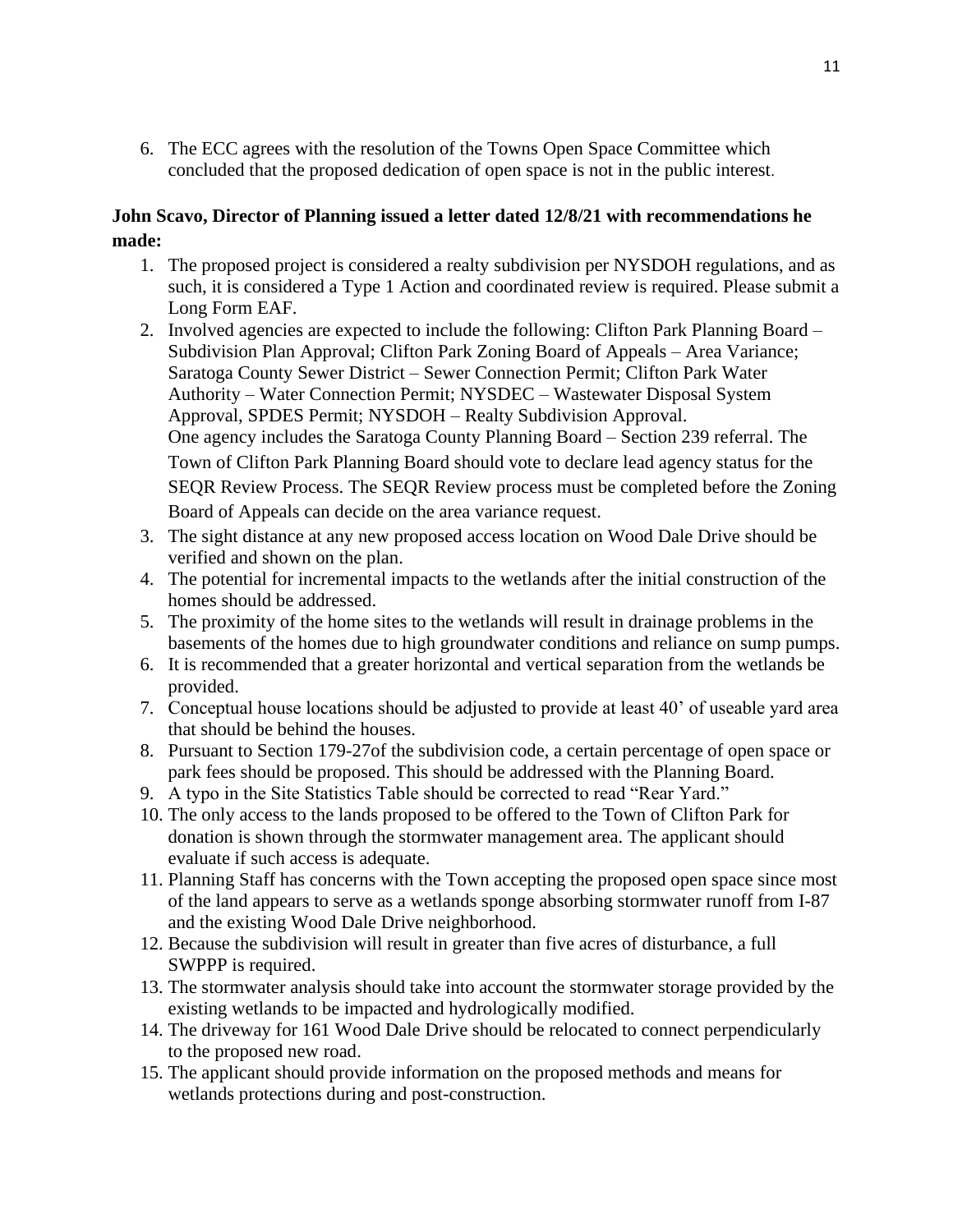- 16. As plans progress, the applicant must demonstrate compliance with the Town's design standards for infrastructure as prescribed by Chapter 86 of the Town Code. I am concerned with the proposed road not exceeding the maximum grade of 7% for a local road pursuant to Section 86-6 of the Town Code.
- 17. Due to an existing steep slope on Lots 7, 8, and 9, I am concerned with how the applicant will propose to address having the home at the bottom of a steep slope and the slope's stability. The design engineer should pay particular attention to the cut and fill lines for the lots as plans progress and an individual grading plan may be necessary for each.

## **Professional Comments:**

# **Walter Lippmann, P.E. of MJ Engineering in a letter dated 12/10/21 had the following comments:**

## STATE ENVIRONMENTAL QUALITY REVIEW

- 1. Based upon a review of the proposal, it is considered a realty subdivision under Environmental Conservation Law (ECL) Part 74. In accordance with 10 NYCRR Part 97 in the NYSDOH regulation implementing SEQRA (Article 8 of the ECL), Section  $97.14(b)(2)(ii)$  requires that a realty subdivision be classified as a Type I action. For Type I actions, a full EAF must be used to determine the significance of such actions. The project sponsor must complete Part 1 of the full EAF, including a list of all other involved agencies that the project sponsor has been able to identify, exercising all due diligence. Coordinated review is required for Type I actions. Under a coordinated review, involved / interested agencies to be engaged may include, but is not necessarily limited to the following:
	- a. Town of Clifton Park Planning Board: Subdivision Plan approval
	- b. Saratoga County Planning: GML §239-m referral is required due to the parcel's proximity to NYS 87
	- c. NY State Historic Preservation Office: Correspondence with SHPO to ensure no archeologically sensitive resources on project site
	- d. NYSDEC: Stormwater permit approval
	- e. NYSDOH: Realty subdivision approval
	- f. Clifton Park Water Authority (CPWA): Connection to municipal water
	- g. Saratoga County Sewer District (SCSD) #1: Connection to public wastewater infrastructure
	- h. Town ZBA: Area Variance

Additional agencies may be identified by the Town during its review of the project.

## SHORT ENVIRONMENTAL ASSESSMENT FORM

The applicant has submitted Part 1 of the Short Environmental Assessment Form (SEAF), however a Full EAF should be submitted for review. Based upon our review of the submitted Part 1 SEAF, the following comments are offered:

2. Part I.12b – The response indicates that the project site is located within or adjacent to an area designated as sensitive for archeological sites on the NY State Historic Preservation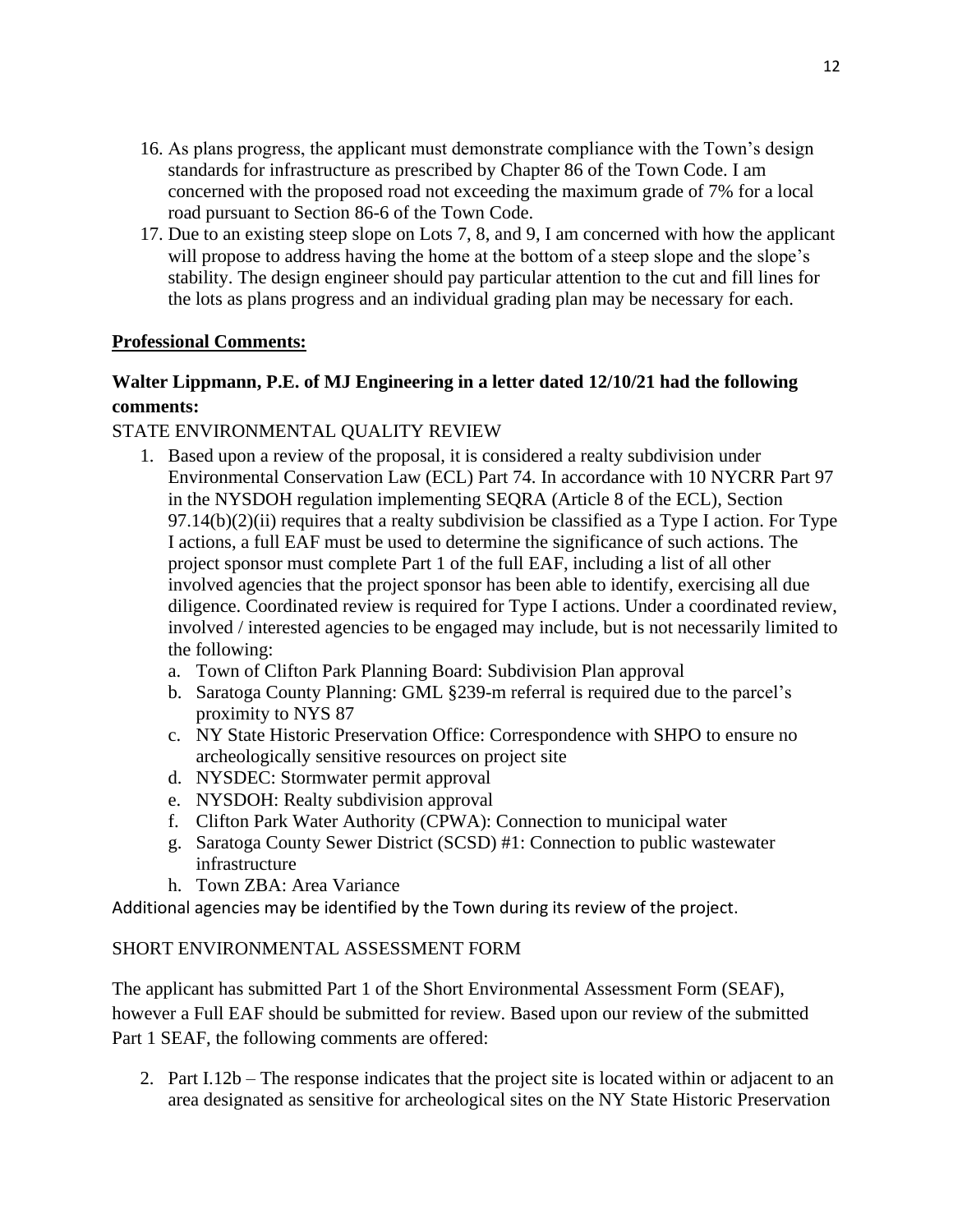Office (SHPO) archeological site inventory. The applicant should provide a correspondence letter from SHPO to confirm the presence or absence or archeologically sensitive resources.

- 3. Part I.13 The response indicates that a portion of the site or lands adjoining the site of the proposed action, contains wetlands or other waterbodies regulated by a federal, state or local agency. The applicant should provide documentation that confirms the presence or absence of federally regulated wetlands adjacent to the project site. Should this change as the project design progresses, additional approvals and permits may be required.
- 4. Part I.15 The response indicates that the project site may contain species of animals or associated habitats, listed by the State or Federal government as threatened or endangered, including the Karner Blue and Frosted Elfin. The applicant will need to provide correspondence from the Permits staff at the NYSDEC Region 5 Office to confirm the presence or absence of the listed species and for any permit considerations. The applicant should also provide correspondence from the NY Natural Heritage Program to confirm the presence or absence of rare plants or animals and significant natural communities as well as the US Fish and Wildlife Service IPaC database.
- 5. Part I.20 The applicant indicated that the site of the proposed action or an adjoining property is the subject of remediation (ongoing or completed) for hazardous waste. The applicant should consult the Environmental Site Remediation Database Search provided by the DEC located at www.dec.ny.gov/cfmx/extapps/derexternal/index.cfm?pageid=3 and provide documentation that describes the type of hazardous waste that was or is on the site, how large of an area it covered and when it was remediated.

6. No further comments at this time.

## SITE PLANS

- 7. The project is located within the Town's Business Nonretail District (B-1). The proposal for duplex homes is a permitted principal use within the B-1 District as noted in Section  $208-32(A)(14)$  of the Town's Zoning.
- 8. In our review of the concept plan submitted, it appears that there are instances where the bulk lot requirements are not satisfying the minimum requirements set forth in Section 208-35 of the Town's Zoning. The potential lot deficiencies identified are as follows:
	- a. Section 208-35 (B) requires a front setback requirement of 70 feet. The plans indicate 44.5 feet on the existing structure.

The applicant indicated they will seek relief from the Town Zoning Board of Appeals for the lot layout as proposed.

- 9. Provide the proposed locations for the relocated driveways for existing Lots 159 and 161.
- 10. Show the existing building, driveway, etc. on Lot 159.
- 11. Subsequent submissions shall include the metes and bounds of the affected lots and rightof-way.
- 12. Identify the date and by whom the wetlands shown on the plat were delineated.
- 13. It is unclear from the plan if wetland impacts are proposed. The Town shall be furnished with the appropriate permitting from the USACOA and/or NYSDEC to support any planned wetland impacts (permanent or temporary).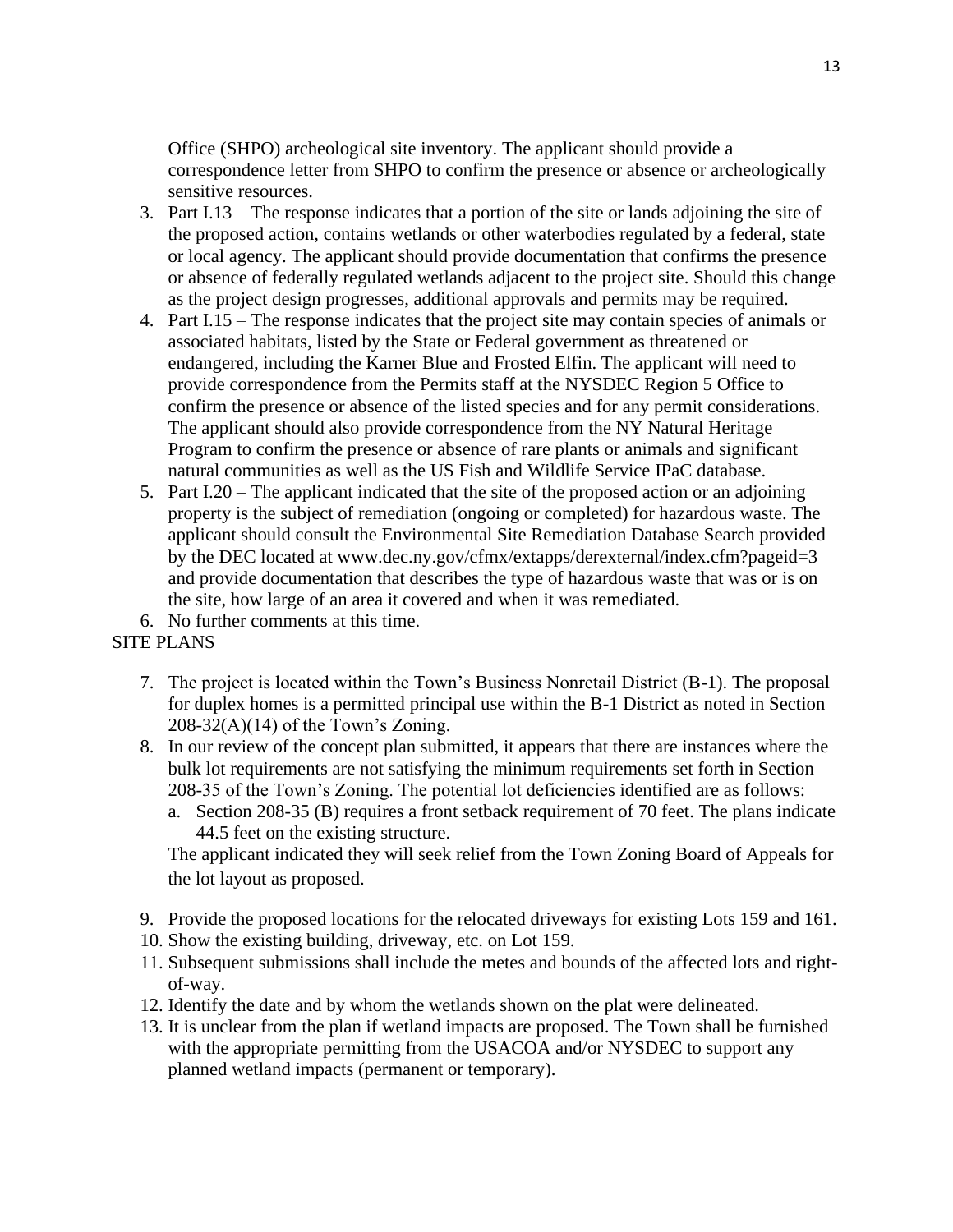- 14. At a minimum, the applicant shall provide the peak hour vehicle trips expected from the development, assuming 18 units will be constructed and applying the appropriate land use code (LUC).
- 15. The proposed point of access to Wooddale Drive should be verified to ensure proper site distance is achieved. There should be indication on the plan what the required and provided turning site distances are based uponthe posted speed limit of Wooddale Drive.
- 16. Any new access proposed onto Wooddale Drive is subject to the review, approval and permitting from the Town of Clifton Park Highway Department. Provide notation on the plat to that effect.
- 17. Pursuant to Section 86-10 of the Town Zoning, the applicant shall be required to plant two trees per living unit on the street side of new construction sites. Provide planned species to be planted for review
- 18. There may be a need to provide a drainage culvert at the new driveway to support existing drainage along Wooddale Drive. The applicant will need to coordinate with the Town of Clifton Park Highway Department for any such improvements. If required, show the location, size and materials of construction.
- 19. The project proposes to service each new lot with public water from the Clifton Park Water Authority via extending a new public water main from Wooddale Road. The applicant shall provide the Town documentation of the CPWA's ability and willingness to service the project with potable water.
- 20. The extension of public water mains to the project is subject to NYSDOH plan approval and potentially the NYSDEC for the taking of additional water. As part of the project's regulatory review, the applicant will have to apply for the referenced plan approvals. Any action on the subdivision application should be conditioned upon receipt of plan approval from the NYSDOH and/or NYSDEC for the additional taking of water.
- 21. The project proposes to service each new lot with public sewer from the Saratoga County Sewer District. The applicant shall provide the Town documentation from SCSD#1 ability and willingness to service the project with sanitary sewer.
- 22. The extension of public sewer mains to the project is subject to NYSDEC plan approval. As part of the project's regulatory review, the applicant will have to apply for the referenced plan approvals. Any action on the subdivision application should be conditioned upon receipt of plan approval from the NYSDEC.
- 23. Provide the limits of disturbance on the plans. It appears the project will be subject to the NYSDEC Phase II Stormwater Regulations and General Permit GP-0-20-001. Therefore, a full SWPPP will be required that addressed water quantity and quality controls. As the project proceeds through the Town's regulatory review process, a fully conforming SWPPP shall be provided for review.
- 24. Based on the placement of the proposed structures, it appears wetlands will be disturbed.
- 25. Provide notation on the plan as follows:
	- a. No Utilities shall be installed beneath the proposed driveways.
	- b. Any work required within the Town right-of-way shall be subject to any permitting from the Clifton Park Highway Department (driveway, culvert).
- 26. Provide information on the plans to indicate how potential sump pump laterals may be positioned which shall be in conformance with Section 86-7(A)(6) of the Town Code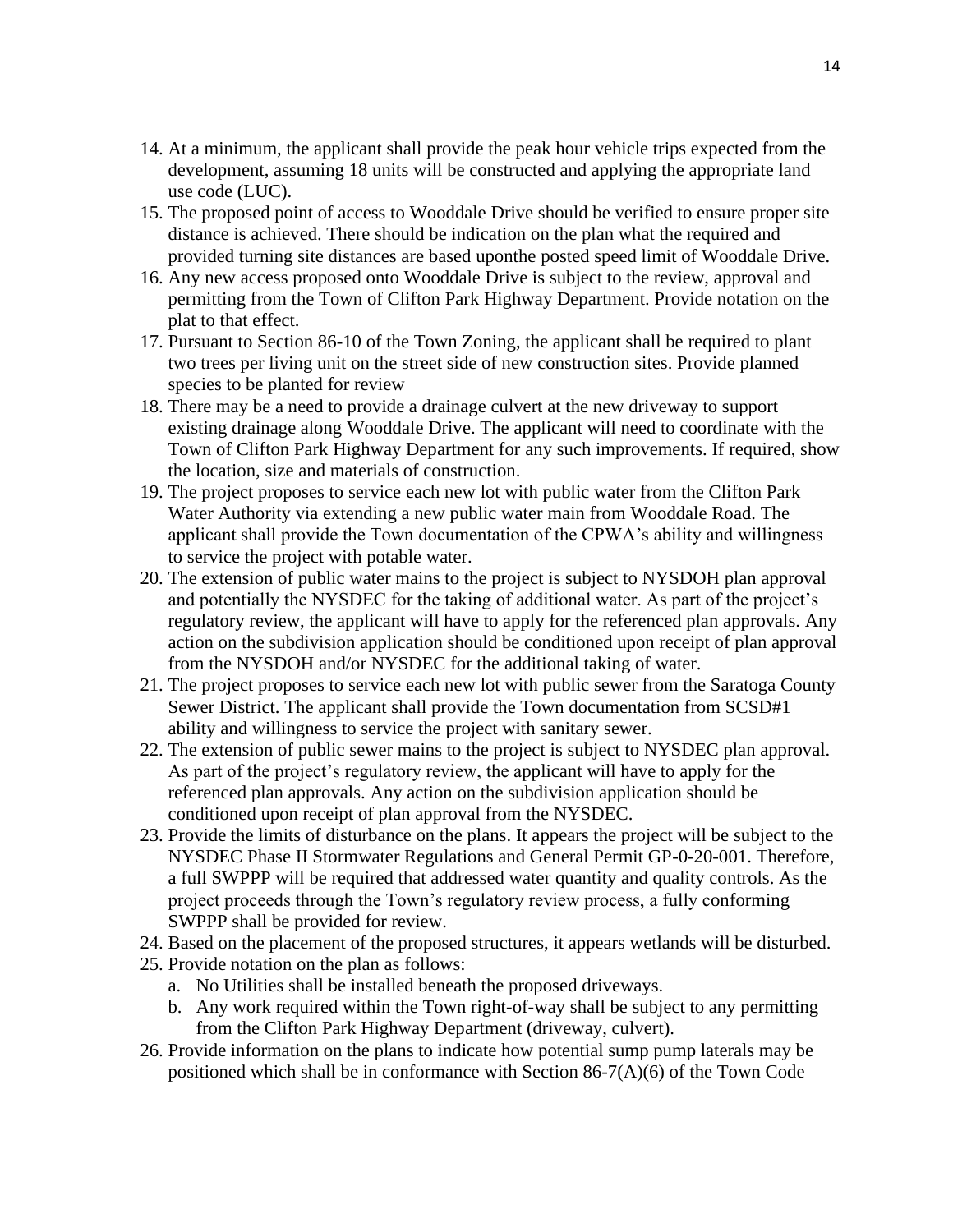- 27. Prior to approval or filing of the subdivision plat with the Saratoga County Clerk, the appropriate 911 emergency response numbers must be obtained for and assigned to each lot created and placed on the filed plat
- 28. Considering this plan is conceptual in nature, subsequent comments will be provided with a preliminary plan submission.

## **Public Comments:**

James Ruhl – 168 Wood Dale Drive – Mr. Ruhl read from a letter that was distributed to the Planning Board, which included concerns about the noise, drainage, soils, zoning and the access road. Mr. Ruhl stated that this site for the application has many ravines and is difficult and unique. Mr. Martin asked if Mr. Ruhl could site the case that the Town was involved on for the roadway that Mr. Ruhl had brought up as to whom owns the paper street. Mr. Ruhl stated he found this information in the newspaper and does not have the specific other than the paper road property was divided between the 2 adjoining property owners with Town interest.

Mr. Scavo stated that he had spoken to the Town's attorney and that it was determined that the land under the paper road was divided between the property owners at 30 feet each. However, he stated that the overlay of the paper street still belongs to the Town and the Town can execute its legal right to construct a public roadway as an easement over the private land at a future date. He stated that much further than that the property is land locked. Mr. Scavo stated that he also spoke to Mr. Myers and that in the B-1 zone duplexes are allowed as well.

David Miller – 12 Hidden Valley Lane – Mr. Miller stated that he heads the Trails Committee. He stated that he can share the Trails comments at a later date. He stated that the proposal has increased land donation, but it is complicated due to slopes and highland areas being offered. He stated that the land proposed to be donated is wetlands and cannot be used otherwise so his recommendation would be for the Town not to accept the donation unless the applicant is willing to donate all of the land. Mr. Miller stated that he feels that developing the land would affect the slopes and supports Mr. Ruhl's comments, stating that that this development would not be safe for the community and would change the character of the neighborhood and increase the noise.

Raymond Seymour – 7 Nadler Road – Mr. Seymore stated that he does not live near the proposal but have seen non-buildable areas built and stated that this needs care because there is significant difficulty in developing. He stated that historically in Country Knolls South the grinder pumps break down and need repair or replacement at the cost of the Town. He stated that he feels that the property is too close to the Northway for a residential development and is along a Light Industrial Zone as well.

Anthony LaFleche – 21 Wheeler Drive – Mr. LaFleche asked why the proposal is for duplexes and no single-family homes. Mr. Ryan Boni, representing the applicant, stated that the zoning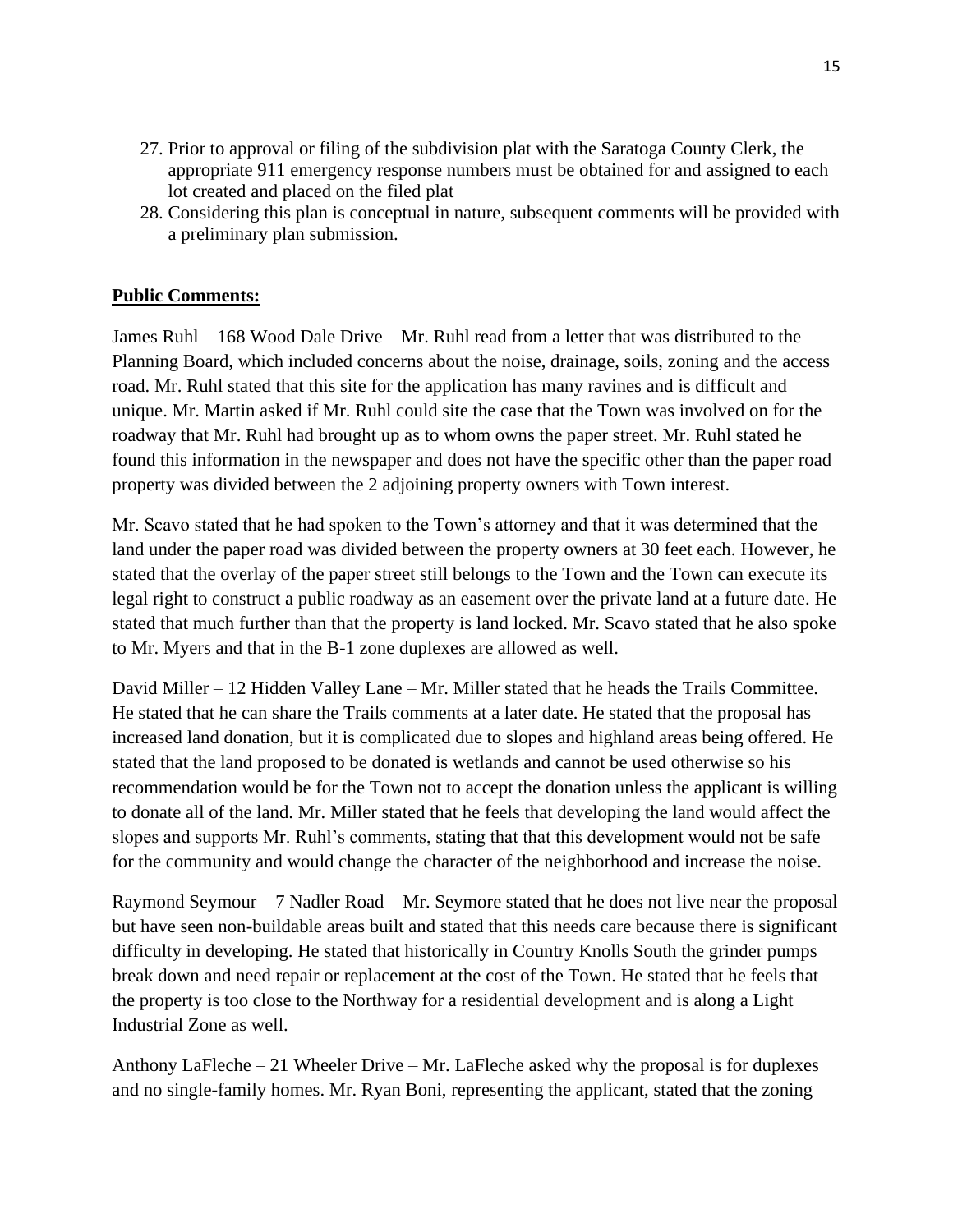allows for duplexes as an allowed use. Mr. Boni stated that there would be signage to protect the wetlands but the residents would be able to walk them. Mr. LaFleche asked how close the homes would be to the Northway. Mr. Hitchcock stated that this can be identified more accurately with the next submission. Mr. LaFleche asked if the entire property would be cleared. Mr. Hitchcock stated that the shaded green area on the map shown would be where clearing would take place but it would be minimal so that the residences could have a lawn.

Jack Richieski – 183 Wood Dale Drive – Mr. Richieshi stated that behind his home is a significant change in grade and goes down a steep slope and the land in this proposal was used for fill when the Northway was being built. Mr. Richieski invited the Board to his home to hear the current noise from the Northway and stated it will only get worse with tree removal and no sound barrier being proposed.

Frank Berlin – Mr. Berlin asked about the paper street and verification that the land for this was split between the 2 adjacent properties. Mr. Wilcox stated that there are no abandoned road proceedings and it is used as a paper street. Mr. Scavo stated that the dirt on the paper street is divided equally between the two residents but the Town still has a right to build on top of the dirt, a right of way, or abandon it, whichever they choose.

Mr. Ferraro stated that he understands that the residents are allowed to use it but they do not own it. Mr. Wilcox stated that he would like to look at the court documents, Mr. Ferraro stated he would like a legal opinion and all other Board members agree.

## **Planning Board Review:**

Mr. Ferraro stated that the Board is here to give their insight and recommendations but no action will be taken regarding lead agency status for SEQR until clarifications of the court documents are provided.

Mr. Martin asked if there are any noise barriers in Clifton Park along the Northway. Mr. Miller stated that he only knows of Colonie and Latham. Mr. Ferraro stated that this is also a consideration with SEQR and is a concern.

Ms. Bagramian stated that she has concerns with the wetlands and salt runoff from the roadways. She stated that she also has grinder pump concerns and whose responsibility it would be to maintain them. Mr. Hitchcock stated that the grinder pumps would be a homeowner's responsibility. Ms. Bagramian stated that she does not see a benefit for the Trail or Highway department with this proposal as well. Mr. Lalukota stated he agrees with Ms. Bagramian's comments. Ms. Bagramian stated she would like to know a little more of the history of the property and why the plans from 2011 were put on hold. Mr. Ophardt stated he would like to know as well. Ms. Bagramian asked how big the lots would be in this proposal. Mr. Hitchcock stated they are 40,000 sf. Mr. Ferraro stated that with the exception of lot  $2 \& 3$ , all the others are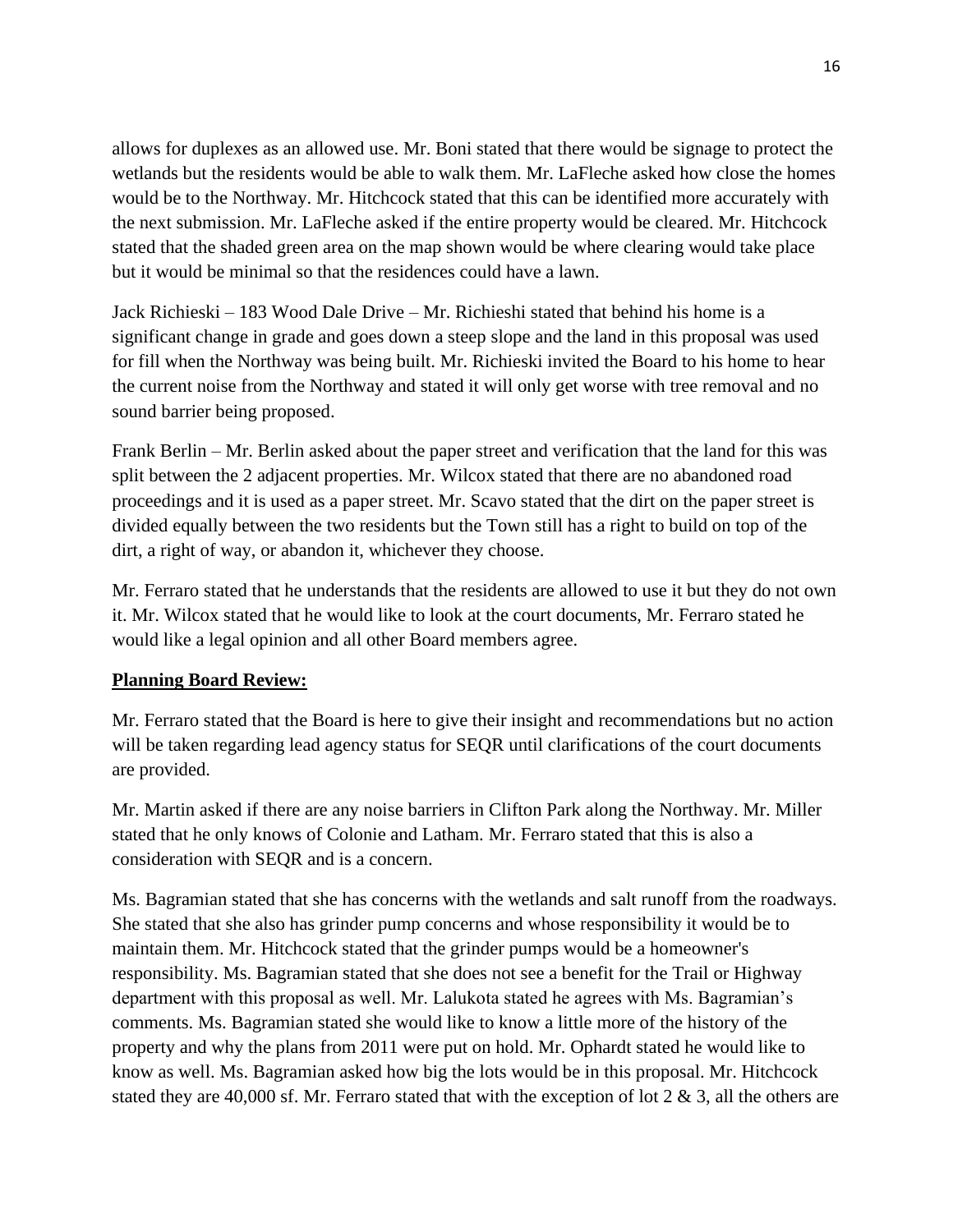1-2 acres. She asked if a SUP would be needed. Mr. Hitchcock stated no as they meet the code requirements.

Mr. Neubauer stated that he would like to know what happens to this proposal if the Town decides not to accept the donated land. Mr. Hitchcock stated that it would then be developed into more lots with no-cut signage for the protected land.

Mr. Ferraro stated that he has multiple concerns such as noise, locations to wetlands, and stormwater drainage.

### **Discussion Items:**

Referral from Town Board for recommendation

### **2021-060 Players Park PDD Amendment**

*Applicant proposes amending the current PDD to construct an indoor/outdoor sports field facility on approximately 8.02 acres. Project includes a synthetic indoor turf within a tension fabric structure, an outdoor synthetic turf field and a small turf practice area. The existing uses which include mini-golf and and ice cream stand will continue to be maintained. Project also includes Tax Id 264.-2-6.123, Rt 146A, Zoned: PUD (comm)* SBL: 264.-2-6.111

### **Applicant:**

Paul Rogan – Owner – Mr. Rogan stated that he was here tonight with Mr. Andy Redick from Chazen Engineering and Fernando Bruno also one of the owners from Players Park. Mr. Rogan stated that he is the former owner of the Halfmoon Sportsplex of Halfmoon. He stated that this had to close for business and felt there would be a need for indoor turf space in the Clifton Park area. He stated that this is an opportunity with the miniature golf course and the mini foot golf course. He stated the PDD does include sports fields but an amendment would be needed for an indoor space. Mr. Rogan stated that they would like to take the foot golf space and turn it into an indoor and outdoor field space due to the need in the area.

Mr. Andy Redick showed in the meeting a rendering of what can be done with the property and showed what the current site plan is. He stated that the PDD is for multiple properties but the keyhole lot for the ice cream stand would be eliminated. Mr. Redick stated that the site plan would include an indoor facility of 180x240 feet and a synthetic field that would be 210x330 feet that would be outdoors and allowable for multiple sports. He stated that there would also be a small 60x120 foot area for soccer "pitching". Mr. Redick stated that the main entrance to the site would remain but be enhanced and parking for the mini-golf would remain. He stated that this facility would be similar to Bethlehem Sports in scale, but it would not be a bubble-like structure but rather a steel frame used for agricultural use and airplane hangars. He stated that this structure would be fabric over steel frame with insulation with 12' walls and a 12' pitch. Mr. Redick stated that this would have translucent walls and would have drainage support year round. He stated that the facility would be about 40,000 sf and have and entrance on the opposite side near the outdoor field. Mr. Redick stated that the facility would not be full service as there would not be food served, only vending machines, an office, and restrooms. Mr. Redick stated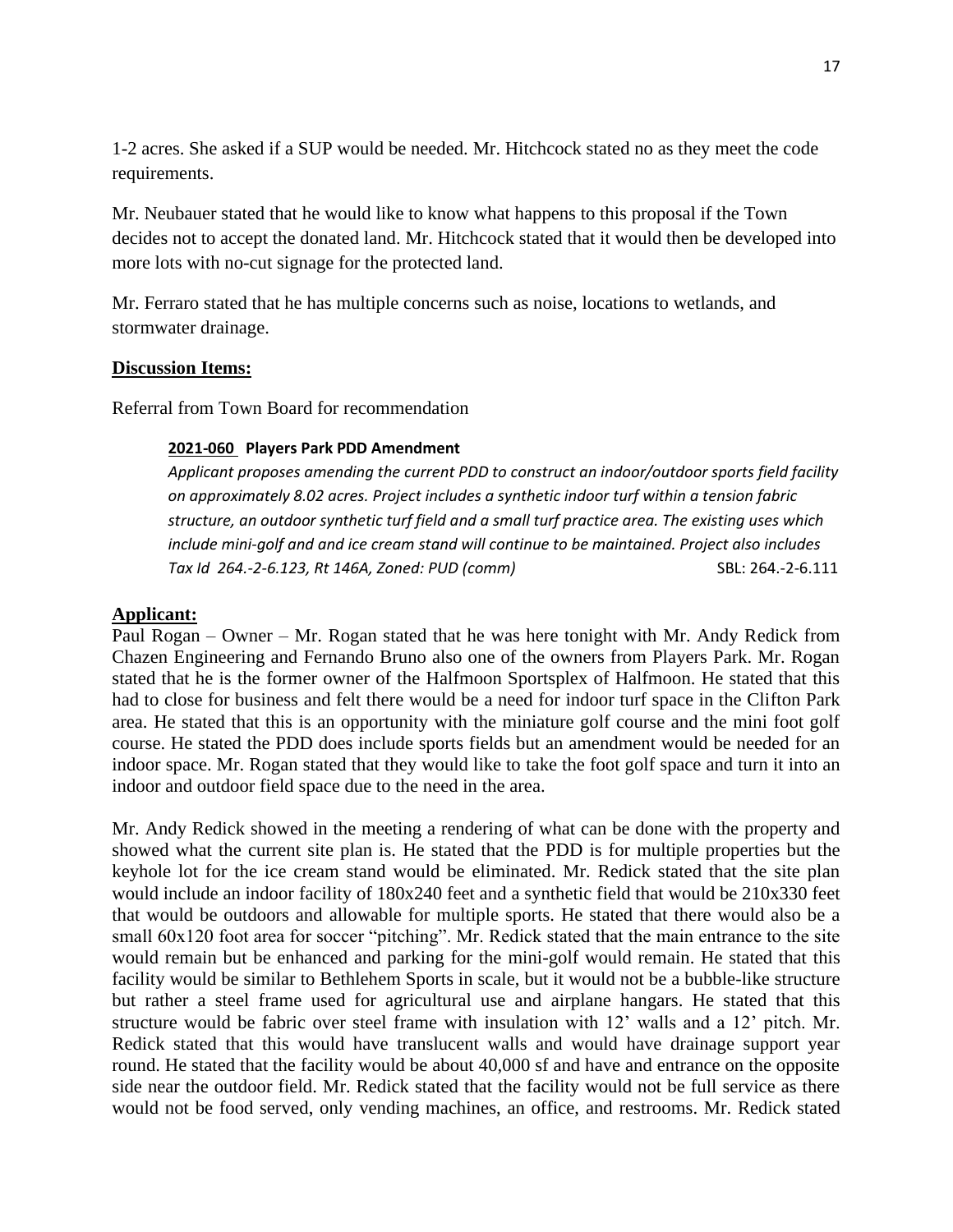that there would be 129 new parking spaces along with the existing 55 as the heavy use of the building in the winter would make up for the parking with the mini-golf in the warmer months. He stated that they plan to use the existing well and replace the sewer. He stated that the icecream stand is still in question, the wetlands on the plan are manmade and stormwater will be maintained on-site. He stated that there are plans for outdoor lighting for the field. The field and the indoor facility will have an open-air option, currently being considered. Mr. Redick stated that the vegetation on the rear and side property lines will remain and that they plan to be within the entire setback requirements per code and that he feels that this fits reasonably in the area. Mr. Redick stated that 8 acres would be disturbed for this project.

Mr. Scavo stated that the golf course is a part of the PDD but is not a part of this modification proposal.

## **Staff Comments:**

## **Steve Myers, Director of Building and Development, issued a memo dated 12/1/21 stating:**

- Appears to be a significant increase in the intensity of use for the area
- Further comments to follow with future submissions

## **The Environmental Conservation Commission held a meeting on 12/7/21 and issued a memo recommending:**

- 1. The ECC requests that the Planning Board, in making its recommendation to the Town Board, identify the public benefit that this proposed modification to the existing PDD provides (e.g., dedicated open space, multiuse trails, etc.). Given the proximity of this project to the Veteran's Memorial Park and Mooney-Carese Park, this project should incorporate public amenities which integrate with these Town owned properties.
- 2. Per town code, a PDD should be compatible with the surrounding zoning. This project is within the CR Zone and should to the greatest extent possible ensure compatibility with this area.

## **Professional Comments:**

No professional comments

## **Public Comments:**

Mr. Daniel Mathis stated that he has personal comments. Mr. Mathis stated that he feels that this is not compatible with the CR zone as the density and use of the area is great and if the project were moved to the other side of the street, it would not be allowed. He stated that there is no compatibility with the rest of the PDD except for the shared parking and feels that the lighting in the rear would negatively affect the estate homes. Mr. Mathis stated that there are no other buildings in the area as high as this proposal at 50'. He states that there is no mention of open space donation and that a PDD needs to be 10 acres, and this is only 8. He stated that the owners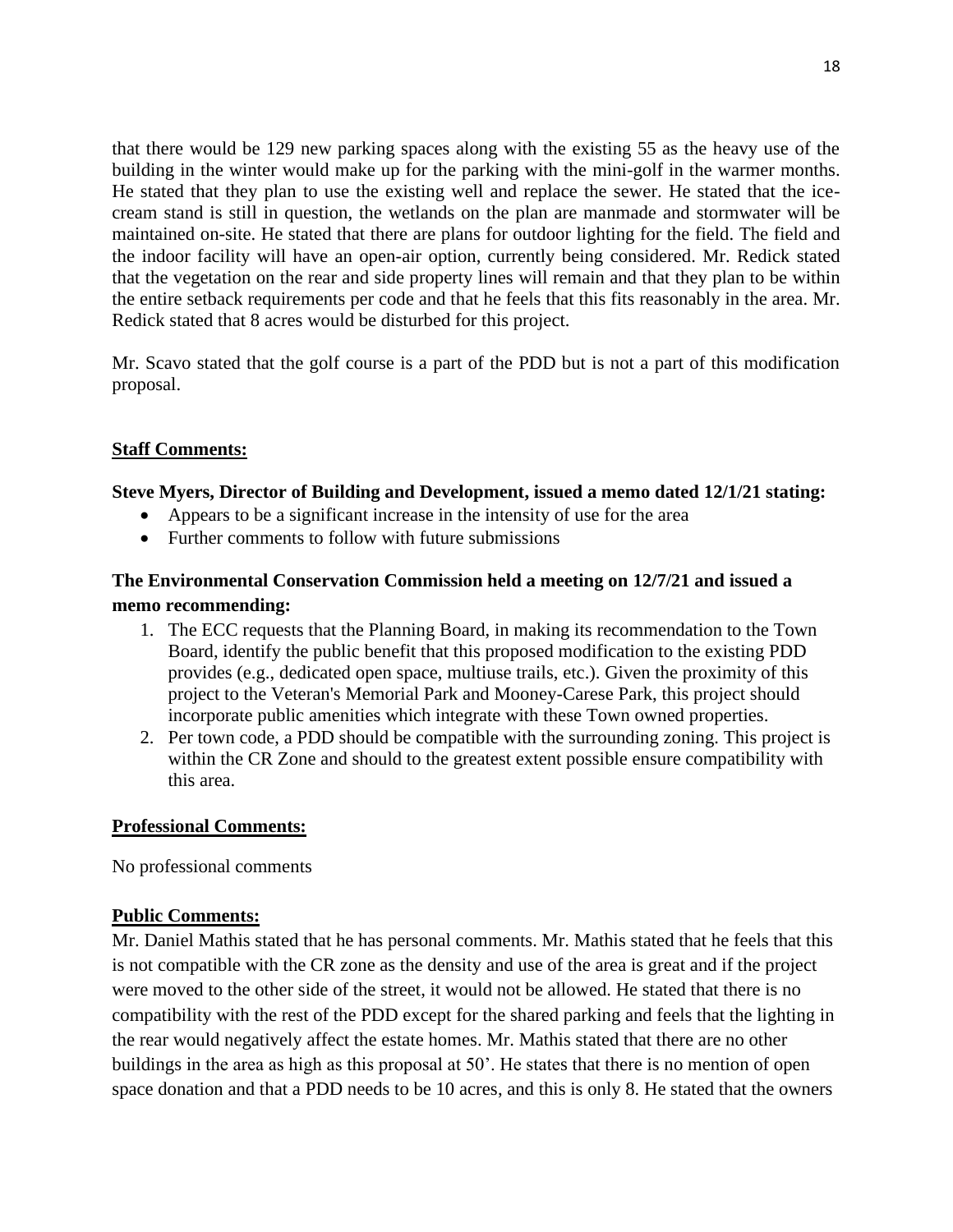of Eagle Crest Golf Course have said they would like to make changes to the PDD as well and would like to see all of this considered simultaneously.

## **Planning Board Review:**

Ms. Bagramian asked if the legislation would be needed for the building size. Mr. Scavo stated that it would not as long as the building size remains at 40,000 sf. Mr. Redick read from the PDD to explain further. Ms. Bagramian asked if the the building is considered permanent and if so what would the fire code require. Mr. Redick stated that the fire code does not require it to be sprinklered but it is permanent, as the foundation, and the building would be insulated from the ground.

Mr. Ferraro asked if the Town Park is connected to the PDD. Mr. Scavo stated that it is not as it is on the other side of the street so there is no direct connection.

Mr. Ophardt asked about the lighting at night as it could become a glare problem for neighbors. Mr. Redick stated that the park could be lit until about 10 p.m. Ms. Bagramian stated that a lighting plan needs to be established. Mr. Ophardt asked the traffic generation would be since this is a quiet part of Town. Mr. Redick stated that it would be about 40 at the highest and the parking proposed to be in the rear should help. Mr. Rogan stated that there is currently a footgolf facility operating with lights as well as the mini-golf and that the turf field would generate more people. Still, the addition of lights would be better as they would be updated to meet current technology and industry standards. He stated that the project proposes a 1 story building to meet a public need. He stated that he is a coach with Clifton Park Soccer and now has to travel outside of the Town to practice multiple times per week. He stated that there may be tournaments in the future but there would only be one field and that turf rentals are popular and similar fields are seeing 80-90% weekday field rentals for practice.

Mr. Lalukota asked why if there is such a need the proposal is small in comparison and if there were future plans to expand. Mr. Rogan stated that this project is at its maximum financially and trying to find room for something like this in Clifton Park is difficult. He stated that the project indoor is about 2/3 the size of a football field but can be divided into 2 smaller fields.

Mr. Neubauer referred to the ECC comments that the PDD is in the CR zone and should comply and asked if it is in fact complying and staying within the intent of a passive recreational use. Mr. Neubauer stated that the visual impact will be great and with the setbacks of 125 feet, he suggested keeping the tall pine trees as a buffer. Mr. Neubauer asked if the ECC and Open Space have reviewed this and what their input is. Mr. Ruhl (Friends of the Open Space) stated that the Open Space has not reviewed this and that the Friends of Open Space feels there is connectivity to Town land and that this would interrupt this. Mr. Neubauer stated that he agrees with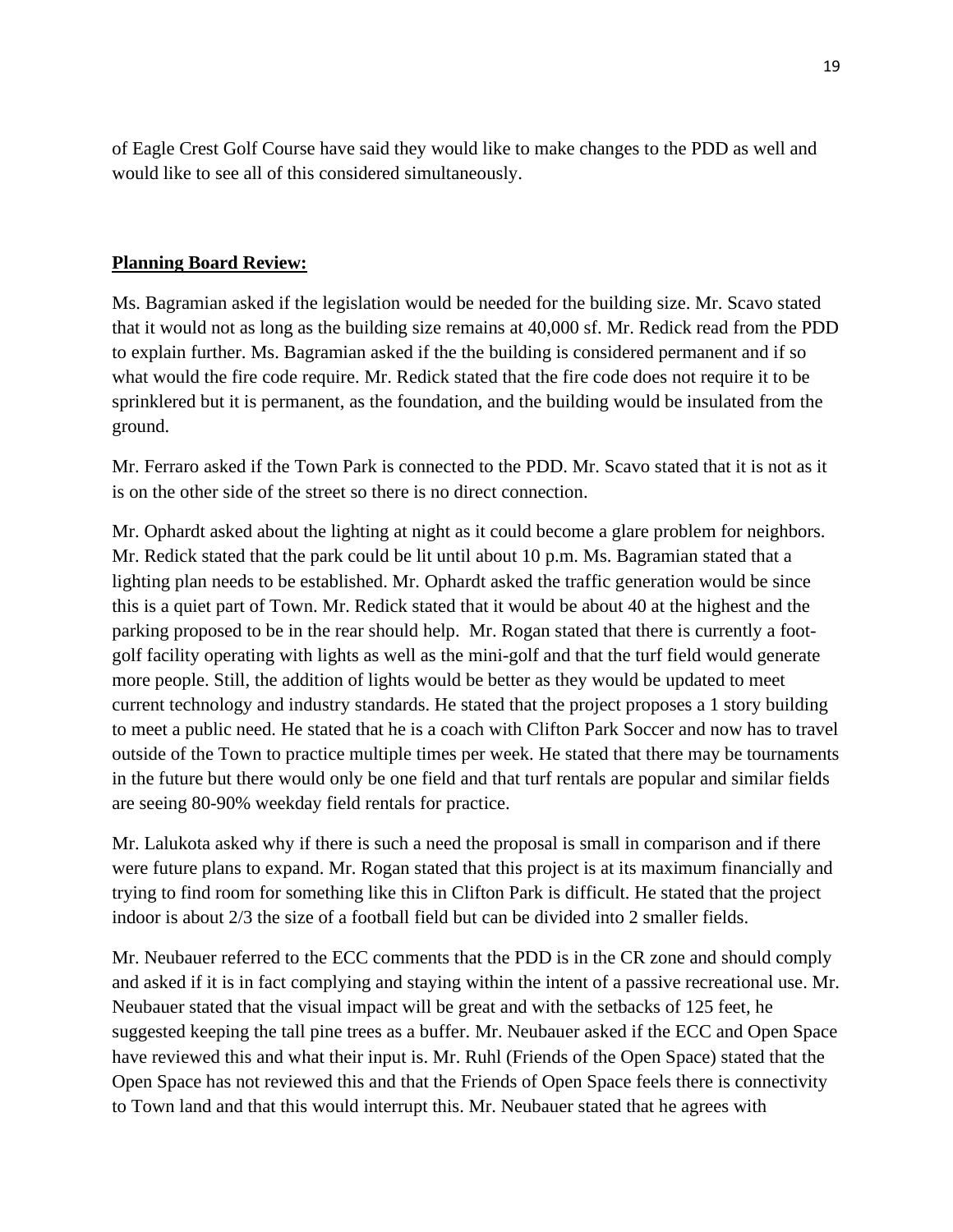comment #2 from the ECC and if it fits or not into the CR zoning and he is unsure this project fits into the area.

Mr. Andarawis stated that he has the same concerns as this is in the middle of a large green area in the Town and can change the area significantly. He stated that the parking being kept to the rear is a big help. Mr. Andarawis asked the applicant to try not to over park the area as he feels that there is a lot of parking being proposed.

Mr. Martin asked if there would be a buffer in front of the proposal. Mr. Rogan stated that the buffer in front would remain and be enhanced as well. Mr. Martin stated that a PDD has carveouts such as Druthers next to a senior living community. Mr. Martin stated that this needs to be considered and worked out and looked at as a whole with the golf course. Mr. Rogan stated that he has been in touch with the golf course owners and they hope to put in a deck and expand their restaurant and keep the course open.

Mr. Ophardt stated that he feels this would be a major impact to the area as well, and agrees with the ECC comments that the project does not seem to fit into the place. Mr. Ferraro stated in addition to the visual impacts, he feels that the proposed uses in the amended PDD are active recreational versus passive and he is also concerned about its impact on the surrounding area that is zoned CR. He also agreed with the concern that this proposal is only for a small portion of the existing PDD and other changes may be forthcoming in the future further impacting the character of the area.

The Planning Board agreed that John Scavo prepare a letter expressing our concerns, and upon review by the Planning Board, submit it to the Town Board as part of their review and consideration of the proposed amendment to the existing Eagle Crest Plantation PDD.

Mr. Martin moved, seconded by Mr. Lalukota, adjournment of the meeting at 10:10 p.m. The motion was unanimously carried.

The next meeting of the Planning Board will be held as scheduled on January 11<sup>th</sup>, 2022.

Respectfully submitted,

Paula Cooper